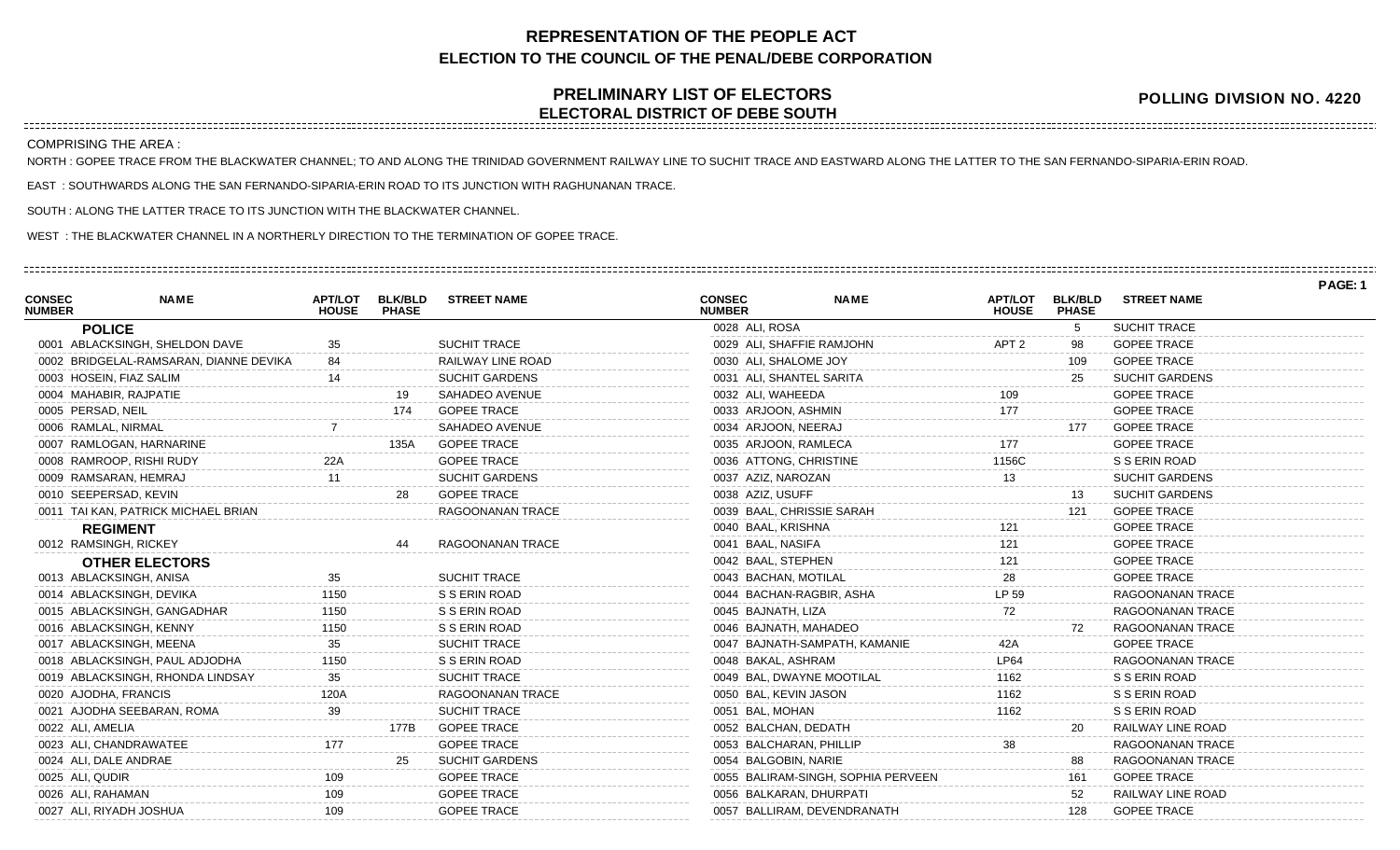| <b>CONSEC</b><br><b>NUMBER</b> | NAME                                 | <b>APT/LOT</b><br><b>HOUSE</b> | <b>BLK/BLD</b><br><b>PHASE</b> | <b>STREET NAME</b>      | <b>CONSEC</b><br><b>NUMBER</b> | <b>NAME</b>                         | APT/LOT<br><b>HOUSE</b> | <b>BLK/BLD</b><br><b>PHASE</b> | <b>STREET NAME</b> | <b>PAGE: 2</b> |
|--------------------------------|--------------------------------------|--------------------------------|--------------------------------|-------------------------|--------------------------------|-------------------------------------|-------------------------|--------------------------------|--------------------|----------------|
| 0058 BALLIRAM, MENA            |                                      | 128                            |                                | <b>GOPEE TRACE</b>      | 0103 BHOLA, KHEMRAJ            |                                     | 114                     |                                | <b>GOPEE TRACE</b> |                |
|                                | 0059 BALLIRAM, RAVI DEONARINE        |                                | 128                            | <b>GOPEE TRACE</b>      | 0104 BHOLA, KIM KAREN          |                                     | 108A                    |                                | <b>GOPEE TRACE</b> |                |
|                                | 0060 BALLIRAM, SOOKRAGIE             | 155                            |                                | <b>GOPEE TRACE</b>      |                                | 0105 BHOLA, KIRAN BRANDON           |                         | 106A                           | <b>GOPEE TRACE</b> |                |
|                                | 0061 BALROOP-SAGAR, SARAH NATASHA    |                                |                                | <b>GOPEE TRACE</b>      | 0106 BHOLA, KRIS STERLING      |                                     | 108A                    |                                | <b>GOPEE TRACE</b> |                |
| 0062 BASDEO, ANAND             |                                      |                                | 5                              | SAHADEO AVENUE          | 0107 BHOLA, MOHAN              |                                     | 114                     |                                | <b>GOPEE TRACE</b> |                |
|                                | 0063 BASDEO, BRANDON STANLEY         |                                | -5                             | SAHADEO AVENUE          | 0108 BHOLA, NANDLAL            |                                     | 112                     |                                | <b>GOPEE TRACE</b> |                |
| 0064 BASDEO, CHARAGI           |                                      |                                |                                | SAHADEO AVENUE          | 0109 BHOLA, RADHA              |                                     |                         | 118                            | <b>GOPEE TRACE</b> |                |
| 0065 BASDEO, DENISE            |                                      |                                |                                | SAHADEO AVENUE          | 0110 BHOLA, RAKESH             |                                     | 110                     |                                | <b>GOPEE TRACE</b> |                |
|                                | 0066 BASDEO, KUNJBEHARY              |                                |                                | SAHADEO AVENUE          | 0111 BHOLA, RAMRATTEE          |                                     | 114                     |                                | <b>GOPEE TRACE</b> |                |
|                                | 0067 BASDEO, RAMDAYE                 | 115                            |                                | <b>GOPEE TRACE</b>      |                                | 0112 BHOLA, RITESH ROSHAN           | 110                     |                                | <b>GOPEE TRACE</b> |                |
|                                | 0068 BATTOO, ANGELINA RHONDA         | 114                            |                                | <b>GOPEE TRACE</b>      | 0113 BHOLA, SAVITRY            |                                     | 110                     |                                | <b>GOPEE TRACE</b> |                |
|                                | 0069 BATTOO, JOSEPH ANDERSON ALONZO  |                                | 114                            | <b>GOPEE TRACE</b>      |                                | 0114 BHOLA-SIRKISSOON, RESHA AMIKA  | 110                     |                                | <b>GOPEE TRACE</b> |                |
|                                | 0070 BEHARRY, ADRIAN JOHNATHAN       |                                | 33                             | <b>GOPEE TRACE</b>      | 0115 BHUKAL, ANSUMAN           |                                     | 66                      |                                | RAGOONANAN TRACE   |                |
| 0071 BEHARRY, CARROL           |                                      | 33                             |                                | <b>GOPEE TRACE</b>      | 0116 BHUKAL, SATYENDRA         |                                     | 66                      |                                | RAGOONANAN TRACE   |                |
|                                | 0072 BEHARRY, CHERYL ANEILA          | 83                             |                                | <b>GOPEE TRACE</b>      |                                | 0117 BINDOO, MICHAELENE SUZETTE     |                         | 64                             | RAGOONANAN TRACE   |                |
| 0073 BEHARRY, ELVIS            |                                      | 33                             |                                | <b>GOPEE TRACE</b>      |                                | 0118 BISHOP, PETER O BRAYON         | 22 APT8                 |                                | RAMGOOLIE AVENUE   |                |
|                                | 0074 BEHARRY, GANESH                 | 15                             |                                | SUCHIT TRACE            | 0119 BISRAM, DIANNE            |                                     | 87                      |                                | <b>GOPEE TRACE</b> |                |
|                                | 0075 BEHARRY, HARRIPERSAD            | 31                             |                                | <b>GOPEE TRACE</b>      | 0120 BISRAM, MAHADEO           |                                     | 87                      |                                | <b>GOPEE TRACE</b> |                |
|                                | 0076 BEHARRY, RAMNATH CLIFFORD       |                                | 83                             | <b>GOPEE TRACE</b>      |                                | 0121 BISRAM, SHIVA NARINDRA         | 87                      |                                | <b>GOPEE TRACE</b> |                |
|                                | 0077 BEHARRY, RODNEY SIEW            |                                | 130                            | RAGOONANAN TRACE        |                                | 0122 BISSOON, KAI-MATEO YIOVANNI M  |                         | 12                             | <b>GOPEE TRACE</b> |                |
|                                | 0078 BEHARRY, SHANE ARUN             | 10 D                           |                                | <b>GOPEE TRACE</b>      |                                | 0123 BISSOON, LUCANA GWENDOLINE     | 12                      |                                | <b>GOPEE TRACE</b> |                |
|                                | 0079 BEHARRY PERSAD, SUZETTE CAMIELA | 176                            |                                | GOPIE BRANCH TRACE NO 2 | 0124 BISSOON, MAC BYRON        |                                     | 12                      |                                | <b>GOPEE TRACE</b> |                |
|                                | 0080 BEHARRY-RAGBIR, HANNAH          | 70                             |                                | <b>GOPEE TRACE</b>      |                                | 0125 BISSOON, PRABHOUTIE            | 1168                    |                                | S S ERIN ROAD      |                |
|                                | 0081 BERNARD, ANJANIE                |                                |                                | RAGOONANAN TRACE        | 0126 BISSOON, SUMINTRA         |                                     | 26                      |                                | RAILWAY LINE ROAD  |                |
|                                | 0082 BHAGWANDASS, DAMION             | 41A                            |                                | SUCHIT TRACE            |                                | 0127 BISSOON OBERLIES, BHANMATIE    | 1168                    |                                | S S ERIN ROAD      |                |
|                                | 0083 BHAGWANDASS, DEVIKA             |                                |                                | SUCHIT TRACE            |                                | 0128 BISSOONDATH, KAMLOUTIE         |                         | 179                            | <b>GOPEE TRACE</b> |                |
|                                | 0084 BHAGWANDASS, GITA               | 67                             |                                | SUCHIT TRACE            |                                | 0129 BLAKE, MARK STEPHEN KELLY      |                         | 45C                            | RAGOONANAN TRACE   |                |
|                                | 0085 BHAGWANDASS, HAZRA              |                                |                                | SUCHIT TRACE            | 0130 BOCAS, ADAM               |                                     | 86                      |                                | RAGOONANAN TRACE   |                |
|                                | 0086 BHAGWANDASS, INDRA              | 41A                            |                                |                         |                                |                                     | 38                      |                                |                    |                |
|                                |                                      |                                |                                | SUCHIT TRACE            | 0131 BOCAS, ALVON              |                                     |                         |                                | RAGOONANAN TRACE   |                |
|                                | 0087 BHAGWANDASS, JAIKARAN           |                                |                                | SUCHIT TRACE            | 0132 BOCAS, DEOMATIE           |                                     | 86                      |                                | RAGOONANAN TRACE   |                |
|                                | 0088 BHAGWANDASS, KHEMRAJ            |                                |                                | SUCHIT TRACE            | 0133 BOCAS, FAROUK             |                                     | 72                      |                                | RAGOONANAN TRACE   |                |
|                                | 0089 BHAGWANDASS, MATHURA            | 41A                            |                                | SUCHIT TRACE            | 0134 BOCAS, SHARLON            |                                     | 72                      |                                | RAGOONANAN TRACE   |                |
|                                | 0090 BHAGWANDEEN-RAMROOP, SATTI S    |                                | 23                             | <b>SUCHIT GARDENS</b>   | 0135 BOLAN, ANAND              |                                     |                         | 82                             | RAILWAY LINE ROAD  |                |
| 0091 BHARAT, MEENA             |                                      |                                | 53C                            | <b>GOPEE TRACE</b>      |                                | 0136 BOLAN, VANESSA RESHMA          |                         | 82                             | RAILWAY LINE ROAD  |                |
| 0092 BHARATH, DAVE             |                                      | 53                             |                                | <b>GOPEE TRACE</b>      |                                | 0137 BOODOO, BHAGWANSINGH           |                         | 22                             | RAILWAY LINE ROAD  |                |
| 0093 BHARATH, SARAH            |                                      | 80                             |                                | <b>GOPEE TRACE</b>      | 0138 BOODOO, VISHAL            |                                     | 22                      |                                | RAILWAY LINE ROAD  |                |
|                                | 0094 BHOLA, AADITYA NEELESH          |                                | 114B                           | <b>GOPEE TRACE</b>      |                                | 0139 BOODOO-RAMPHALL, INDIRA        | 22                      |                                | RAILWAY LINE ROAD  |                |
| 0095 BHOLA, BALLYRAM           |                                      | 106A                           |                                | <b>GOPEE TRACE</b>      |                                | 0140 BOODOOSINGH, PRADESH VALMIKI   |                         | 20                             | <b>GOPEE TRACE</b> |                |
| 0096 BHOLA, BENY               |                                      | 114                            |                                | <b>GOPEE TRACE</b>      |                                | 0141 BOODOOSINGH, PREMNATH          | 20                      |                                | <b>GOPEE TRACE</b> |                |
| 0097 BHOLA, CARMANIE           |                                      | 106A                           |                                | <b>GOPEE TRACE</b>      |                                | 0142 BOODOOSINGH, VIKASH NARAD      |                         |                                | <b>GOPEE TRACE</b> |                |
| 0098 BHOLA, CELINE             |                                      | 108A                           |                                | <b>GOPEE TRACE</b>      |                                | 0143 BOODOOSINGH-RAMLAKHAN, GAITREE |                         | 20                             | <b>GOPEE TRACE</b> |                |
|                                | 0099 BHOLA, JAGGERNAUTH              | 108A                           |                                | <b>GOPEE TRACE</b>      | 0144 BOODRAM, BABITA           |                                     | 116C                    |                                | RAILWAY LINE ROAD  |                |
| 0100 BHOLA, JAIRAM             |                                      | 110                            |                                | <b>GOPEE TRACE</b>      | 0145 BOODRAM, CHRISTINE        |                                     | 46                      |                                | RAILWAY LINE ROAD, |                |
| 0101 BHOLA, KAAREMA            |                                      |                                | 108A                           | <b>GOPEE TRACE</b>      | 0146 BOODRAM, MARISA           |                                     | 46                      |                                | RAILWAY LINE ROAD  |                |
| 0102 BHOLA, KAMLA              |                                      | 112                            |                                | <b>GOPEE TRACE</b>      | 0147 BOODRAM, MEERA            |                                     | 116C                    |                                | RAILWAY LINE ROAD  |                |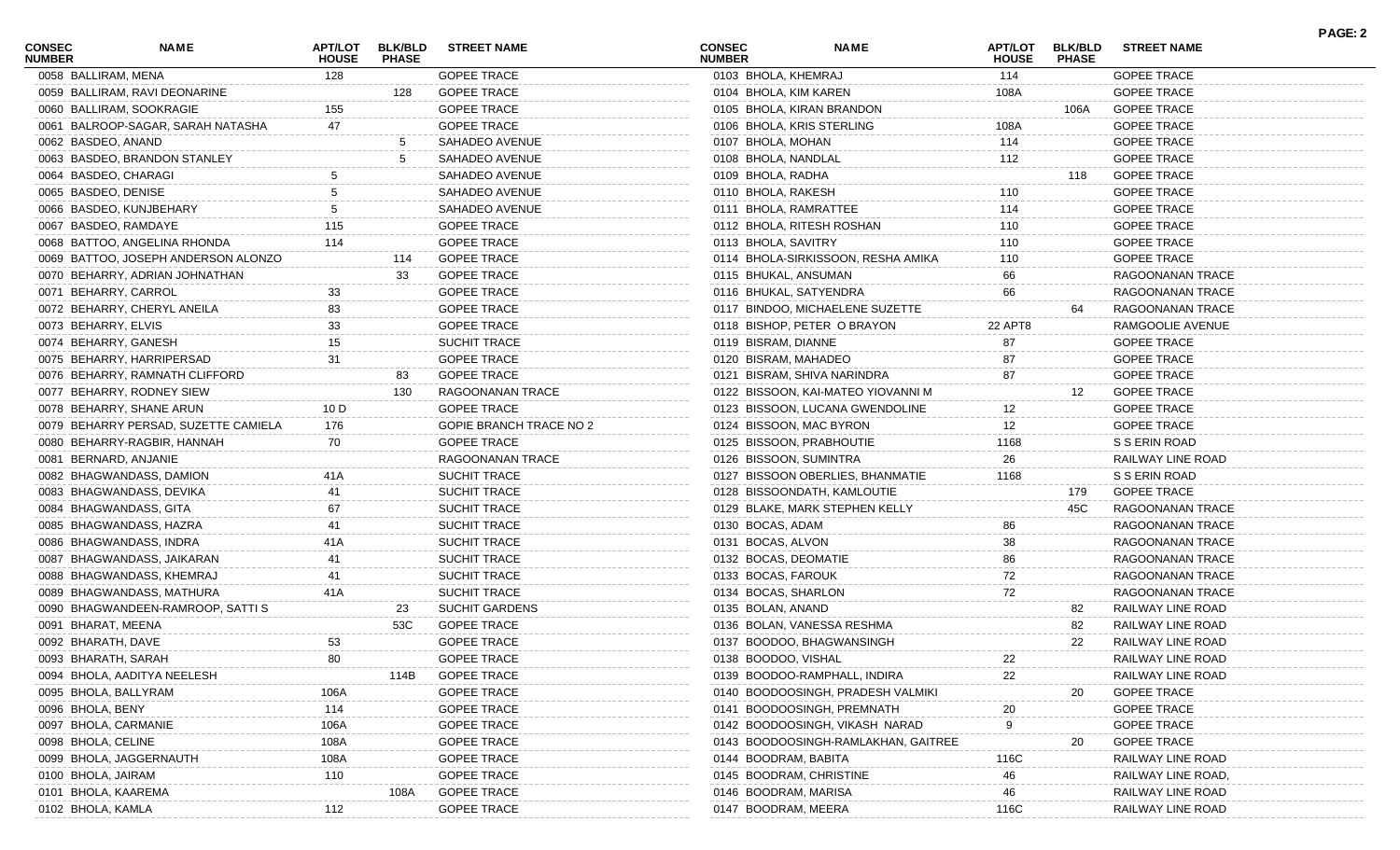| <b>CONSEC</b><br><b>NUMBER</b> | <b>NAME</b>                      | APT/LOT<br><b>HOUSE</b> | <b>BLK/BLD</b><br><b>PHASE</b> | <b>STREET NAME</b>  | <b>CONSEC</b><br><b>NUMBER</b> |                               | <b>NAME</b>                         | <b>APT/LOT</b><br><b>HOUSE</b> | <b>BLK/BLD</b><br><b>PHASE</b> | <b>STREET NAME</b>  | PAGE: 3 |
|--------------------------------|----------------------------------|-------------------------|--------------------------------|---------------------|--------------------------------|-------------------------------|-------------------------------------|--------------------------------|--------------------------------|---------------------|---------|
| 0148 BOODRAM, SABITA           |                                  | 116C                    |                                | <b>SUCHIT TRACE</b> |                                | 0193 CHATARGOON, SEEDATH      |                                     |                                | 53                             | <b>GOPEE TRACE</b>  |         |
| 0149 BOODRAM, TOOLSIE          |                                  |                         | 116C                           | <b>SUCHIT TRACE</b> |                                | 0194 CHATERGOON, DEODATH      |                                     |                                | 53                             | <b>GOPEE TRACE</b>  |         |
|                                | 0150 BRIDGELAL, ALISHA ROSHNI    |                         |                                | RAILWAY LINE ROAD   |                                | 0195 CHATTARGOON, CHANTAAL    |                                     | 53                             |                                | <b>GOPEE TRACE</b>  |         |
| 0151 BRIDGELAL, INGRID         |                                  | 21                      |                                | <b>GOPEE TRACE</b>  |                                | 0196 CHATTARGOON, DULARIE     |                                     | 50                             |                                | <b>GOPEE TRACE</b>  |         |
| 0152 BRIDGELAL, JAGAN          |                                  | 21                      |                                | <b>GOPEE TRACE</b>  |                                | 0197 CHATTARGOON, GORINDA     |                                     |                                | 53                             | <b>GOPEE TRACE</b>  |         |
| 0153 BRIDGELAL, LALO           |                                  | 82                      |                                | RAILWAY LINE ROAD   |                                | 0198 CHATTARGOON, NICHOLAS    |                                     | 53                             |                                | <b>GOPEE TRACE</b>  |         |
|                                | 0154 BRIDGELAL, MAHINDRA         |                         | 84                             | RAILWAY LINE ROAD   |                                | 0199 CHATTERGOON, DAMIAN      |                                     |                                | 53C                            | <b>GOPEE TRACE</b>  |         |
|                                | 0155 BRIDGELAL, PARBATI CHAN     | 21                      |                                | <b>GOPEE TRACE</b>  |                                | 0200 CHATTERGOON, DYANAND     |                                     | 50                             |                                | <b>GOPEE TRACE</b>  |         |
| 0156 BRIDGELAL, RAKESH         |                                  |                         | 82                             | RAILWAY LINE ROAD   |                                | 0201 CHATTERGOON, GOVINDRA    |                                     | 53D                            |                                | <b>GOPEE TRACE</b>  |         |
| 0157 BRIDGELAL, RANDIR         |                                  |                         | 21                             | <b>GOPEE TRACE</b>  |                                |                               | 0202 CHATTERGOON, MAHENDRA          | 53                             |                                | <b>GOPEE TRACE</b>  |         |
|                                | 0158 BRIDGELAL, SAMDAYE          |                         | 84                             | RAILWAY LINE ROAD   |                                | 0203 CHATTERGOON, RISHI       |                                     | 56 C                           |                                | <b>GOPEE TRACE</b>  |         |
|                                | 0159 BRIDGELAL, SAREETA ARTEE    |                         |                                | <b>GOPEE TRACE</b>  |                                | 0204 CHATTERGOON, SIEWNATH    |                                     | 50                             |                                | <b>GOPEE TRACE</b>  |         |
|                                | 0160 BRIDGELAL-VICTORS, MALAUTIE | 1168                    |                                | S S ERIN ROAD       |                                |                               | 0205 CHEERANGIE, JUNIOR ANNAND      |                                |                                | <b>GOPEE TRACE</b>  |         |
|                                | 0161 BRIDGEMOHAN, DHANIRAM       |                         | 165                            | <b>GOPEE TRACE</b>  |                                |                               | 0206 CHEERANGIE, PRABHAWTEE         |                                |                                | <b>GOPEE TRACE</b>  |         |
|                                | 0162 BRIDGEMOHAN, DRUPATY        |                         | 73                             | <b>SUCHIT TRACE</b> |                                | 0207 CHOTALAL, ROOPCHARAN     |                                     | 50                             |                                | RAILWAY LINE ROAD   |         |
|                                | 0163 BRIDGEMOHAN, LOCHAN         |                         | 165                            | <b>GOPEE TRACE</b>  |                                | 0208 DABI, CHANARDAYE         |                                     | 23                             |                                | SUCHIT TRACE        |         |
|                                | 0164 BRIDGEMOHAN, RAMKARAN       | 165                     |                                | <b>GOPEE TRACE</b>  |                                | 0209 DAN, TARADATH            |                                     |                                | 88                             | RAGOONANAN TRACE    |         |
|                                | 0165 BRIDGEMOHAN, WAYNE          | 73                      |                                | <b>SUCHIT TRACE</b> |                                | 0210 DEO, CHANARDAYE          |                                     | 1148                           |                                | <b>GOPEE TRACE</b>  |         |
|                                | 0166 BRIDGEMOHAN, WINSTON        | 73                      |                                | <b>SUCHIT TRACE</b> |                                | 0211 DEO, GAYTREE             |                                     |                                |                                | <b>GOPEE TRACE</b>  |         |
|                                | 0167 BRIDGLAL, RAMNARINE         | 15                      |                                | <b>GOPEE TRACE</b>  |                                | 0212 DEO, KUSHMA              |                                     | 26                             |                                | <b>GOPEE TRACE</b>  |         |
|                                | 0168 BRIDGLAL, RAMSUBHAG         |                         | 96                             | RAILWAY LINE ROAD   |                                | 0213 DEO, NAVINDRA            |                                     | 177                            |                                | <b>GOPEE TRACE</b>  |         |
| 0169 BRIDGLAL, SUMINTRA        |                                  | 15                      |                                | <b>GOPEE TRACE</b>  |                                | 0214 DEO, NOHARIE             |                                     | 177                            |                                | <b>GOPEE TRACE</b>  |         |
|                                | 0170 BUNSEE, BRENT AMRIT         |                         | 116C                           | RAILWAY LINE ROAD   |                                | 0215 DEO, SANATAN             |                                     | 26                             |                                | <b>GOPEE TRACE</b>  |         |
| 0171 BUNSEE, O'NEIL            |                                  | 116C                    |                                | RAILWAY LINE ROAD   |                                | 0216 DEO, SHIRLEY DOWLATIYA   |                                     | 26                             |                                | <b>GOPEE TRACE</b>  |         |
| 0172 BURKE, WAYNE              |                                  | 45E                     |                                | RAGOONANAN TRACE    |                                | 0217 DEO, SURUJBALLY          |                                     |                                | 177                            | <b>GOPEE TRACE</b>  |         |
| 0173 CASSIE, GAGWANTIE         |                                  | 124                     |                                | RAGOONANAN TRACE    |                                | 0218 DEONARINE, ANGELA        |                                     | 10 <sub>C</sub>                |                                | <b>GOPEE TRACE</b>  |         |
| 0174 CASSIE, LUTCHMAN          |                                  | 126 A                   |                                | RAGOONANAN TRACE    |                                | 0219 DEONARINE, ASHMINI       |                                     | 10 <sub>C</sub>                |                                | <b>GOPEE TRACE</b>  |         |
| 0175 CASSIE, PARSHOTAM         |                                  | 124                     |                                | RAGOONANAN TRACE    |                                | 0220 DEONARINE, BALL          |                                     | 26                             |                                | <b>GOPEE TRACE</b>  |         |
| 0176 CASSIE, RAMESHWAR         |                                  | 124                     |                                | RAGOONANAN TRACE    |                                | 0221 DEONARINE, BHAGWANTIA    |                                     | 26                             |                                | <b>GOPEE TRACE</b>  |         |
| 0177 CASSIE, SAMANTHA          |                                  |                         | 126A                           | RAGOONANAN TRACE    |                                | 0222 DEONARINE, BHESHAM       |                                     | 10 <sub>C</sub>                |                                | <b>GOPEE TRACE</b>  |         |
| 0178 CASSIE, SAROJE            |                                  | 126A                    |                                | RAGOONANAN TRACE    |                                | 0223 DEONARINE, JAITOON       |                                     | 108                            |                                | <b>GOPEE TRACE</b>  |         |
| 0179 CASSIE, SHAMELA           |                                  | 124                     |                                | RAGOONANAN TRACE    |                                | 0224 DEONARINE, KAJAL         |                                     |                                | 26                             | <b>GOPEE TRACE</b>  |         |
| 0180 CHAITRAM, ANIL            |                                  | 21                      |                                | RAILWAY LINE ROAD   |                                | 0225 DEONARINE, LAKSHMAN      |                                     |                                | 26                             | <b>GOPEE TRACE</b>  |         |
|                                | 0181 CHAITRAM, BHAWANIE PERSAD   | 76                      |                                | <b>GOPEE TRACE</b>  |                                | 0226 DEONARINE, SHIVANI ELISA |                                     | 10 <sub>C</sub>                |                                | <b>GOPEE TRACE</b>  |         |
| 0182 CHAITRAM, DAREN           |                                  |                         | 21                             | RAILWAY LINE ROAD   |                                | 0227 DEONARINE, SUMINTRA      |                                     |                                | 26                             | <b>GOPEE TRACE</b>  |         |
|                                | 0183 CHAITRAM, DHANMATIE         | 161A                    |                                | <b>GOPEE TRACE</b>  |                                |                               | 0228 DEONARINE SINGH, SUSHEILA      | 161                            |                                | <b>GOPEE TRACE</b>  |         |
| 0184 CHAITRAM, LEELA           |                                  | 76                      |                                | RAILWAY LINE ROAD   |                                | 0229 DEONARINE SINGH, WAYNE   |                                     | 161                            |                                | <b>GOPEE TRACE</b>  |         |
| 0185 CHAITRAM, MOHANIE         |                                  |                         | 76                             | RAILWAY LINE ROAD   |                                |                               | 0230 DEONARINE SINGH-GARIB, ANITA A | 161                            |                                | <b>GOPEE TRACE</b>  |         |
|                                | 0186 CHAITRAM, NICHOLAS SURESH   |                         |                                | RAILWAY LINE ROAD   |                                | 0231 DEONATH, ANIL            |                                     | 29                             |                                | <b>SUCHIT TRACE</b> |         |
| 0187 CHAITRAM, RICKEY          |                                  | 161A                    |                                | RAILWAY LINE ROAD   |                                | 0232 DEONATH, JAGDAYE         |                                     |                                | 49                             | <b>GOPEE TRACE</b>  |         |
|                                | 0188 CHAITRAM, SHAFFEENA         |                         | 21                             | RAILWAY LINE ROAD   |                                | 0233 DEONATH, NATALIE         |                                     | 29                             |                                | <b>SUCHIT TRACE</b> |         |
| 0189 CHAITRAM, SUNIL           |                                  | 161                     |                                | <b>GOPEE TRACE</b>  |                                | 0234 DEONATH-GOSINE, SHARDA   |                                     |                                | 50                             | <b>GOPEE TRACE</b>  |         |
|                                | 0190 CHANCE, AMANDA MARIE        | APT 6F                  | LP17B                          | <b>GOPEE TRACE</b>  |                                | 0235 DHANASAR, ANUSHKA        |                                     | 2                              |                                | SIRJU AVENUE        |         |
|                                | 0191 CHANCE, GLENN EDMOND        | LP17B                   |                                | <b>GOPEE TRACE</b>  |                                | 0236 DHANASAR, HARNARINE      |                                     |                                | 2                              | SIRJU AVENUE        |         |
|                                | 0192 CHANDARBHAN, SUMINTRA JAMNI | 26                      |                                | <b>GOPEE TRACE</b>  |                                | 0237 DHANASAR, SUMINTRA       |                                     |                                |                                | SIRJU AVENUE        |         |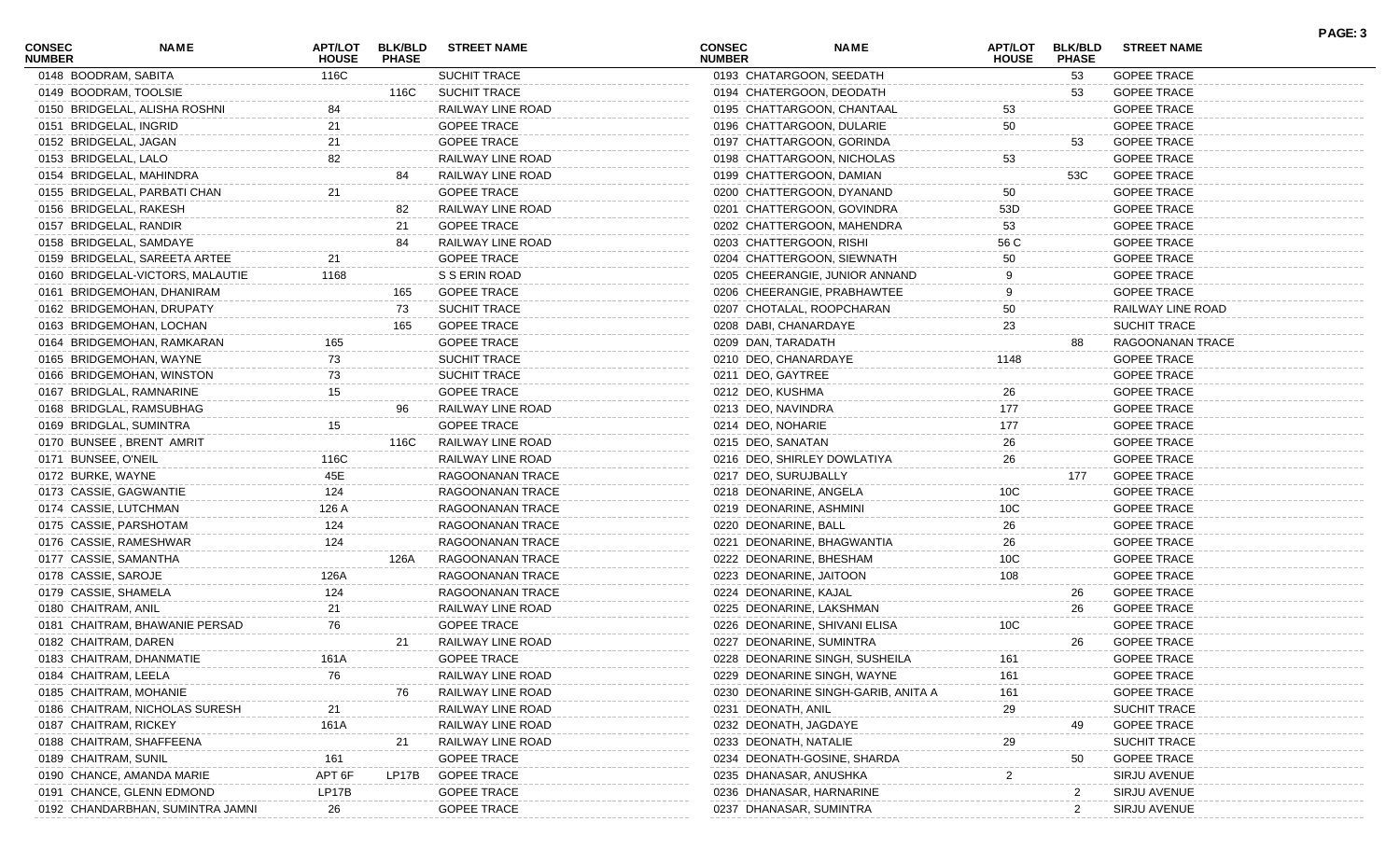| <b>CONSEC</b><br><b>NUMBER</b> | NAME                                | <b>APT/LOT</b><br><b>HOUSE</b> | <b>BLK/BLD</b><br><b>PHASE</b> | <b>STREET NAME</b>    | <b>CONSEC</b><br><b>NUMBER</b> |                                | <b>NAME</b>                         | APT/LOT<br><b>HOUSE</b> | <b>BLK/BLD</b><br><b>PHASE</b> | <b>STREET NAME</b>     | PAGE: 4 |
|--------------------------------|-------------------------------------|--------------------------------|--------------------------------|-----------------------|--------------------------------|--------------------------------|-------------------------------------|-------------------------|--------------------------------|------------------------|---------|
| 0238 DHANRAJ, AJODHA           |                                     | 73                             |                                | SUCHIT TRACE          |                                | 0283 GANGAPERSAD, HARRILAL     |                                     | 64                      |                                | RAGOONANAN TRACE       |         |
|                                | 0239 DHANRAJ, AVA HAZEL             |                                | 76                             | RAGOONANAN TRACE      |                                | 0284 GANGAPERSAD, JANKIE       |                                     | 64                      |                                | RAGOONANAN TRACE       |         |
| 0240 DHANRAJ, NELLO            |                                     |                                | 76                             | RAGOONANAN TRACE      |                                | 0285 GANGAPERSAD, RADICA       |                                     |                         |                                | RAGOONANAN TRACE       |         |
|                                | 0241 DHANRAJ, SHIRLEY               | 76                             |                                | RAGOONANAN TRACE      |                                | 0286 GANGAPERSAD, RAMPERSAD    |                                     |                         | 64                             | RAGOONANAN TRACE       |         |
|                                | 0242 DHANRAJ, THACKOOR PERSAD       | 73                             |                                | SUCHIT TRACE          |                                | 0287 GEBARO, JOSEPH JOSE ELIAS |                                     | 12                      |                                | <b>GOPEE TRACE</b>     |         |
| 0243 DHANRAJH, CITA            |                                     |                                | 49                             | <b>GOPEE TRACE</b>    |                                | 0288 GEORGE, CINDY             |                                     |                         | 17                             | <b>SUCHIT GARDENS</b>  |         |
|                                | 0244 DHANRAJH, RAJENDRA             | 49                             |                                | <b>GOPEE TRACE</b>    |                                | 0289 GHAMANDHI PARAGEE, KUNTIE |                                     |                         | 41                             | <b>GOPEE TRACE</b>     |         |
| 0245 DINDIAL, NAMDEO           |                                     |                                | 124                            | <b>GOPEE TRACE</b>    |                                | 0290 GHANY, SHELLY             |                                     | 121                     |                                | <b>GOPEE TRACE</b>     |         |
|                                | 0246 DODAL, DEONARINE               |                                | 6-8                            | DHANRAJ AVENUE        |                                | 0291 GILDHARIE, AMRIT          |                                     |                         | 19                             | <b>GOPEE TRACE</b>     |         |
| 0247 DOOKHIE, BASDEO           |                                     | 157                            |                                | <b>GOPEE TRACE</b>    |                                |                                | 0292 GOODING, MARGARET GORGONIA     |                         |                                | RAGOONANAN TRACE       |         |
|                                | 0248 DOOKHIE, CHRISTABELL           | 155                            |                                | <b>GOPEE TRACE</b>    |                                | 0293 GOOMAN, MERA              |                                     | 73                      |                                | <b>SUCHIT TRACE</b>    |         |
| 0249 DOOKHIE, GLORIA           |                                     | 157                            |                                | <b>GOPEE TRACE</b>    |                                | 0294 GOPAUL, BHAGWANDEEN       |                                     |                         | 68                             | RAGOONANAN TRACE       |         |
|                                | 0250 DOOKHIE, SHAKUNTALA            | 157                            |                                | <b>GOPEE TRACE</b>    |                                | 0295 GOPAUL, JASODA            |                                     |                         | 68                             | RAGOONANAN TRACE       |         |
|                                | 0251 DOOKHIE, SHARDA ANSUYA         | 157                            |                                | <b>GOPEE TRACE</b>    |                                | 0296 GOPAUL, SHIVANAND         |                                     |                         | 68                             | RAGOONANAN TRACE       |         |
| 0252 DOOKHIE, SHIVA            |                                     | 155                            |                                | <b>GOPEE TRACE</b>    |                                | 0297 GOPAUL, SURAJ             |                                     |                         | 68                             | RAGOONANAN TRACE       |         |
|                                | 0253 DOOKHIE, SUSHMA                | 157                            |                                | <b>GOPEE TRACE</b>    |                                | 0298 GOSINE, ANNA              |                                     | 80                      |                                | <b>GOPEE TRACE</b>     |         |
| 0254 DOOKIE, DANA              |                                     |                                |                                | SAHADEO AVENUE        |                                | 0299 GOSINE, BEVERLY           |                                     | 50                      |                                | <b>GOPEE TRACE</b>     |         |
|                                | 0255 DOOLARCHAN, DONNA              | 21                             |                                | SUCHIT GARDENS        |                                | 0300 GOSINE, LALITA VINDRA     |                                     | 50                      |                                | <b>GOPEE TRACE</b>     |         |
|                                | 0256 DOOLARCHAN, VIVIAN DEODATH     |                                | 21                             | <b>SUCHIT GARDENS</b> |                                | 0301 GOSINE, SABITA            |                                     | 50                      |                                | <b>GOPEE TRACE</b>     |         |
|                                | 0257 DOORGAHPERSAD, DEONARINE       | 130A                           |                                | RAGOONANAN TRACE      |                                | 0302 GOSINE, SATIRA            |                                     | 52                      |                                | <b>GOPEE TRACE</b>     |         |
|                                | 0258 DOORGAHPERSAD, PARBATIE        | 130A                           |                                | RAGOONANAN TRACE      |                                | 0303 GOSINE, SEETA VASHANNA    |                                     |                         | LP 18                          | <b>GOPEE TRACE</b>     |         |
|                                | 0259 DOORGAHPERSAD-SIEWNARINE, H    | 130A                           |                                | RAGOONANAN TRACE      |                                | 0304 GOSINE, SHIVERNAND        |                                     | 52                      |                                | <b>GOPEE TRACE</b>     |         |
|                                | 0260 DOWLATH-SOOKDEO, SHERON SHEERA |                                | 152                            | <b>GOPEE TRACE</b>    |                                | 0305 GOSINE, VASHAN            |                                     | 50                      |                                | <b>GOPEE TRACE</b>     |         |
|                                | 0261 DUKHARAN, DARREN               | 54                             |                                | RAGOONANAN TRACE      |                                | 0306 GOSINE, VINESH            |                                     | 50                      |                                | <b>GOPEE TRACE</b>     |         |
|                                | 0262 DURGAPERSAD, ANGARD            |                                |                                | RAGOONANAN TRACE      |                                |                                | 0307 GOSINE-SOOKNANAN, WENDY K      | 80                      |                                | <b>GOPEE TRACE</b>     |         |
|                                | 0263 DURGAPERSAD, GEETA             |                                | 130                            | RAGOONANAN TRACE      |                                | 0308 GUICHARD, TIARRA ANTONIA  |                                     |                         |                                | LP17B APT# GOPEE TRACE |         |
|                                | 0264 DURGAPERSAD, LUTCHMIN          | 72                             |                                | RAGOONANAN TRACE      |                                | 0309 GUNNESS, ADRIAN           |                                     | 103                     |                                | <b>GOPEE TRACE</b>     |         |
|                                | 0265 DURGAPERSAD, MALA              | 130A                           |                                | RAGOONANAN TRACE      |                                | 0310 GUNNESS, BEEKHAM          |                                     | 1134                    |                                | S S ERIN ROAD          |         |
|                                | 0266 DURGAPERSAD, ROHIT             | 130A                           |                                | RAGOONANAN TRACE      |                                |                                | 0311 GUNNESS, BISHWANATH BALRAJ     |                         | 93                             | <b>GOPEE TRACE</b>     |         |
|                                | 0267 DURGAPERSAD, SEETA             |                                | 130                            | RAGOONANAN TRACE      |                                | 0312 GUNNESS, DEONARINE        |                                     | 1138                    |                                | S S ERIN ROAD          |         |
|                                | 0268 DURGAPERSAD, SUZETTE ANN       | 130A                           |                                | RAGOONANAN TRACE      |                                |                                | 0313 GUNNESS, DHANWATIE SHARON      | 3                       |                                | <b>SUCHIT TRACE</b>    |         |
|                                | 0269 DWARIKA, AMANDA DEVAKEE        | 53                             |                                | SUCHIT TRACE          |                                | 0314 GUNNESS, EDMUND GREGORY   |                                     | 103                     |                                | <b>GOPEE TRACE</b>     |         |
|                                | 0270 DWARIKA, BHAGWANDAYE           | 19B                            |                                | <b>GOPEE TRACE</b>    |                                | 0315 GUNNESS, ELVIS AMERSON    |                                     | 103                     |                                | <b>GOPEE TRACE</b>     |         |
|                                | 0271 DWARIKA, BOODRAM               |                                |                                | <b>GOPEE TRACE</b>    |                                | 0316 GUNNESS, GAIL BETTYANN    |                                     | 103                     |                                | <b>GOPEE TRACE</b>     |         |
|                                | 0272 DWARIKA, CHANDROUTIE           | 49                             |                                | <b>GOPEE TRACE</b>    |                                | 0317 GUNNESS, HELEN            |                                     | 1134-36                 |                                | S S ERIN ROAD          |         |
| 0273 DWARIKA, ISHWAR           |                                     | 19A                            |                                | <b>GOPEE TRACE</b>    |                                | 0318 GUNNESS, JADA ASTRAL      |                                     |                         | 1138                           | S S ERIN ROAD          |         |
| 0274 DWARIKA, KUMAR            |                                     | 19A                            |                                | <b>GOPEE TRACE</b>    |                                | 0319 GUNNESS, JIVIN ANGEL      |                                     |                         | 1138                           | S S ERIN ROAD          |         |
| 0275 DWARIKA, RAVI             |                                     | 18                             |                                | <b>SUCHIT GARDENS</b> |                                | 0320 GUNNESS, MANOHAR          |                                     |                         | 93                             | <b>GOPEE TRACE</b>     |         |
| 0276 DWARIKA, SARAH            |                                     |                                |                                | <b>GOPEE TRACE</b>    |                                | 0321 GUNNESS, RAJIV JUNIOR     |                                     |                         |                                | <b>SUCHIT TRACE</b>    |         |
|                                | 0277 DWARIKA, SHIRLYANN             |                                | 16<br>19                       | <b>GOPEE TRACE</b>    |                                | 0322 GUNNESS, RENUKA           |                                     |                         | 3                              | <b>SUCHIT TRACE</b>    |         |
|                                |                                     |                                |                                |                       |                                |                                |                                     |                         |                                |                        |         |
|                                | 0278 DWARPAUL, KATELYN BABITA       |                                | 27                             | <b>GOPEE TRACE</b>    |                                | 0323 GUNNESS, ROOPNARINE       |                                     |                         |                                | <b>SUCHIT TRACE</b>    |         |
|                                | 0279 GABRIEL, DAVADOLL DONICIA      | 90A                            |                                | RAGOONANAN TRACE      |                                | 0324 GUNNESS, SANJEEV          |                                     |                         | 3                              | <b>SUCHIT TRACE</b>    |         |
|                                | 0280 GABRIEL, DAVIN SANIEL          | APT1                           | 88                             | RAGOONANAN TRACE      |                                | 0325 GUNNESS, SHAMA            |                                     |                         | 93                             | <b>GOPEE TRACE</b>     |         |
|                                | 0281 GANESSINGH, KALAWATIE          | 27                             |                                | <b>GOPEE TRACE</b>    |                                |                                | 0326 GUNNESS-RAMROOP, KAVITA KAMALA |                         | 93                             | <b>GOPEE TRACE</b>     |         |
|                                | 0282 GANESSINGH, TRUDY BERNADETTE S | 27                             |                                | <b>GOPEE TRACE</b>    |                                |                                | 0327 HARGOBIN, VEDANAND KRISHN      |                         | 51                             | <b>GOPEE TRACE</b>     |         |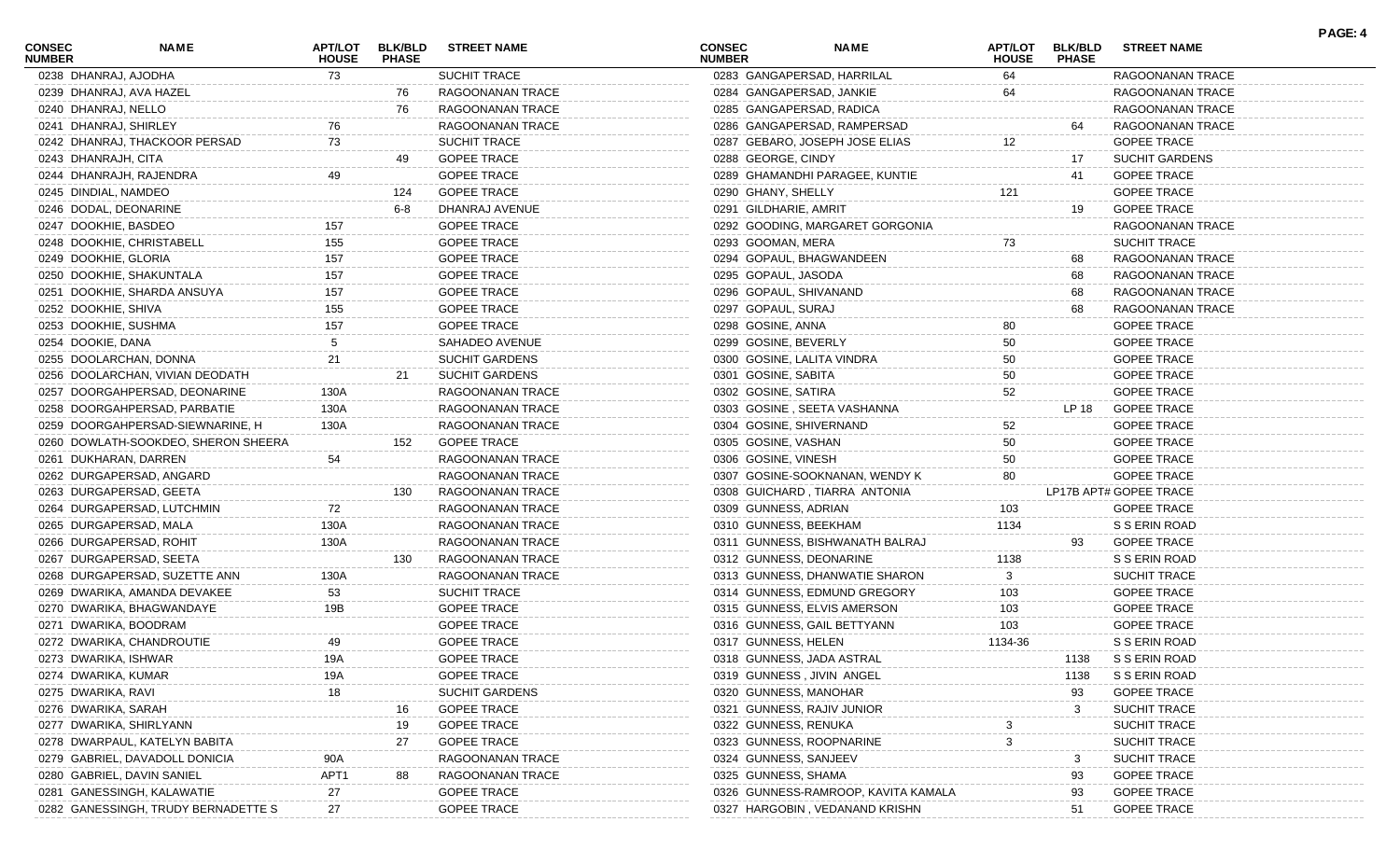| <b>CONSEC</b><br><b>NUMBER</b> | <b>NAME</b>                        | <b>APT/LOT</b><br><b>HOUSE</b> | <b>BLK/BLD</b><br><b>PHASE</b> | <b>STREET NAME</b>    | <b>CONSEC</b><br><b>NUMBER</b> |                           | <b>NAME</b>                         | <b>APT/LOT</b><br><b>HOUSE</b> | <b>BLK/BLD</b><br><b>PHASE</b> | <b>STREET NAME</b>  | PAGE: 5 |
|--------------------------------|------------------------------------|--------------------------------|--------------------------------|-----------------------|--------------------------------|---------------------------|-------------------------------------|--------------------------------|--------------------------------|---------------------|---------|
|                                | 0328 HARRICHARAN-SIEWSANKAR, S     | 163                            |                                | <b>GOPEE TRACE</b>    |                                | 0373 JAGMOHAN, KARISHMA   |                                     |                                | 53 D                           | <b>GOPEE TRACE</b>  |         |
| 0329 HARRILAL, RAJEN           |                                    | 104                            |                                | <b>GOPEE TRACE</b>    |                                | 0374 JAGMOHAN, KOUSIL     |                                     | 53D                            |                                | <b>GOPEE TRACE</b>  |         |
|                                | 0330 HARRILAL, SHARLINE BANWATTIE  |                                | 118                            | <b>GOPEE TRACE</b>    |                                | 0375 JAGMOHAN, MOTIELAL   |                                     |                                |                                | <b>SUCHIT TRACE</b> |         |
|                                | 0331 HARRIPERSAD, DHANRAJ          | 64                             |                                | RAGOONANAN TRACE      |                                | 0376 JAGMOHAN, RAJESH     |                                     | 53 D                           |                                | <b>GOPEE TRACE</b>  |         |
|                                | 0332 HARRIPERSAD, FRANKLYN         | 24A                            |                                | <b>GOPEE TRACE</b>    |                                | 0377 JAGMOHAN, RESHMA     |                                     | 53D                            |                                | <b>GOPEE TRACE</b>  |         |
|                                | 0333 HARRIPERSAD, LYNETTE KATTYANN | 24A                            |                                | <b>GOPEE TRACE</b>    |                                | 0378 JAGMOHAN, SUNDAR     |                                     | 43                             |                                | <b>SUCHIT TRACE</b> |         |
|                                | 0334 HARRIPERSAD, PEARL            | 24A                            |                                | <b>GOPEE TRACE</b>    |                                | 0379 JAGNANAN, AKHILESH   |                                     |                                | 62                             | RAGOONANAN TRACE    |         |
|                                | 0335 HARRIPERSAD, PRIYA KATELAN    |                                | 24A                            | <b>GOPEE TRACE</b>    |                                | 0380 JAGNANAN, HIMESH     |                                     |                                | 62                             | RAGOONANAN TRACE    |         |
|                                | 0336 HARRIPERSAD, RADHICA          | 78                             |                                | RAGOONANAN TRACE      |                                | 0381 JAGNANAN, KASHYAP    |                                     | 62                             |                                | RAGOONANAN TRACE    |         |
|                                | 0337 HARRIPERSAD, SUZAN            | 24A                            |                                | <b>GOPEE TRACE</b>    |                                | 0382 JAGNANAN, SAMAROO    |                                     | 62                             |                                | RAGOONANAN TRACE    |         |
|                                | 0338 HARRIPERSAD, VIJAY            |                                | 78                             | RAGOONANAN TRACE      |                                | 0383 JAGNANAN, VIDEYA     |                                     | 62                             |                                | RAGOONANAN TRACE    |         |
|                                | 0339 HARRIPERSAD, VIVEK            |                                | 24A                            | <b>GOPEE TRACE</b>    |                                | 0384 JAIMUNGAL, DAVE      |                                     | 30                             |                                | <b>GOPEE TRACE</b>  |         |
|                                | 0340 HARRIPERSAD MAHARAJ, GAITREE  | 78                             |                                | RAGOONANAN TRACE      |                                | 0385 JAIMUNGAL, INDIRA    |                                     | 30                             |                                | <b>GOPEE TRACE</b>  |         |
| 0341 HARRY, BALRAJ             |                                    |                                |                                | <b>GOPEE TRACE</b>    |                                | 0386 JAIMUNGAL, KHYLAS    |                                     | 30                             |                                | <b>GOPEE TRACE</b>  |         |
|                                | 0342 HASSAN, SHAZARA YASMIN        |                                | 95C                            | RAILWAY LINE ROAD     |                                | 0387 JAIMUNGAL, RENNIE    |                                     |                                | 30                             | <b>GOPEE TRACE</b>  |         |
|                                | 0343 HASSAN, SHAZMIN ZALIMOON      |                                | 95C                            | RAILWAY LINE ROAD     |                                | 0388 JAIMUNGAL, ROOPESH   |                                     | 30                             |                                | <b>GOPEE TRACE</b>  |         |
| 0344 HASSAN, YASSIM            |                                    |                                |                                | <b>GOPEE TRACE</b>    |                                | 0389 JAIMUNGAL, RUPWATIE  |                                     | 30                             |                                | <b>GOPEE TRACE</b>  |         |
| 0345 HENRY, VICTOR             |                                    |                                |                                | RAGOONANAN TRACE      |                                | 0390 JAIMUNGAL, TERTHRAJ  |                                     | 30                             |                                | <b>GOPEE TRACE</b>  |         |
| 0346 HOSEIN, FAZAL             |                                    | 42A                            |                                | <b>GOPEE TRACE</b>    |                                | 0391 JAIRAM, ANAN         |                                     | 16                             |                                | <b>GOPEE TRACE</b>  |         |
|                                | 0347 HOSEIN, FAZEERA ANNISA        | 14                             |                                | SUCHIT GARDENS        |                                | 0392 JAIRAM, BARNDAY      |                                     | 16                             |                                | <b>GOPEE TRACE</b>  |         |
|                                | 0348 HOSEIN, MAHAMOOD              | 14                             |                                | <b>SUCHIT GARDENS</b> |                                | 0393 JAIRAM, DEVANAND     |                                     |                                | 16                             | <b>GOPEE TRACE</b>  |         |
|                                | 0349 HOSEIN, NAZIRDEEN             | 111                            |                                | <b>GOPEE TRACE</b>    |                                | 0394 JAIRAM, LATA         |                                     |                                | 16                             | <b>GOPEE TRACE</b>  |         |
| 0350 HOSEIN, SHAZARD           |                                    | 111                            |                                | <b>GOPEE TRACE</b>    |                                | 0395 JAIRAM, SHIVANAND    |                                     | 16                             |                                | <b>GOPEE TRACE</b>  |         |
| 0351 HOSEIN, SHIMOON           |                                    | 14                             |                                | <b>SUCHIT GARDENS</b> |                                | 0396 JAMES, DOOLIN        |                                     | 129                            |                                | <b>GOPEE TRACE</b>  |         |
|                                | 0352 HOSEIN-AZIZ, NARIMAN          |                                | 13                             | <b>SUCHIT GARDENS</b> |                                |                           | 0397 JHAGROO, CHANDRAPAUL           | 40                             |                                | <b>GOPEE TRACE</b>  |         |
|                                | 0353 JADOONANAN-CHAITRAM, VASHTEE  |                                | 161A                           | RAILWAY LINE ROAD     |                                |                           | 0398 JHAGROO-SAMAROO, ALLISON       |                                | 12                             | DHANRAJ AVENUE      |         |
|                                | 0354 JAGAN, AVINASH DALE           | 28                             |                                | RAGOONANAN TRACE      |                                |                           | 0399 JHAGROO-SINGH, REKHA           | 40                             |                                | <b>GOPEE TRACE</b>  |         |
| 0355 JAGAN, AVISHKAR           |                                    |                                | 28                             | RAGOONANAN TRACE      |                                | 0400 JHAGRU, ASHIMA       |                                     | 167                            |                                | <b>GOPEE TRACE</b>  |         |
| 0356 JAGAN, BASMATIAH          |                                    | 28                             |                                | RAGOONANAN TRACE      |                                | 0401 JHAGRU, DHANWANTIE   |                                     | 167                            |                                | <b>GOPEE TRACE</b>  |         |
| 0357 JAGAN, GEETA              |                                    | 28                             |                                | RAGOONANAN TRACE      |                                |                           |                                     | 167                            |                                | <b>GOPEE TRACE</b>  |         |
|                                |                                    |                                |                                | RAGOONANAN TRACE      |                                | 0402 JHAGRU, ROSHAN C     |                                     | 167                            |                                | <b>GOPEE TRACE</b>  |         |
|                                | 0358 JAGAN, RAJU KISSOON           | 28                             |                                | <b>GOPEE TRACE</b>    |                                | 0404 JHAGRU, SEECHARAN    | 0403 JHAGRU, SATTISH SURENDR        | 167                            |                                |                     |         |
| 0359 JAGDEO, ANIL              |                                    | 108                            |                                |                       |                                |                           |                                     |                                |                                | <b>GOPEE TRACE</b>  |         |
| 0360 JAGDEO, ISHWAR            |                                    | 108                            |                                | <b>GOPEE TRACE</b>    |                                | 0405 JHAGRU, VASHEPATTI   |                                     | 167                            |                                | <b>GOPEE TRACE</b>  |         |
| 0361 JAGDEO, LEANAND           |                                    |                                | 108                            | <b>GOPEE TRACE</b>    |                                | 0406 JHAGRU, VINODE SHYAM |                                     | 167                            |                                | <b>GOPEE TRACE</b>  |         |
| 0362 JAGDEO, SALISHA           |                                    | 108                            |                                | <b>GOPEE TRACE</b>    |                                | 0407 JOHN, AMIR           |                                     | 111                            |                                | <b>GOPEE TRACE</b>  |         |
|                                | 0363 JAGESSAR, DEONARINE           | 1138                           |                                | S S ERIN ROAD         |                                |                           | 0408 JOUHIRE, ABIGAIL STEPHANIE     | 23                             |                                | SUCHIT TRACE        |         |
|                                | 0364 JAGGAN, NICOLE TARA           | 41 A                           |                                | SUCHIT TRACE          |                                | 0409 JOUHIRE, ISAAC       |                                     |                                | 23                             | <b>SUCHIT TRACE</b> |         |
|                                | 0365 JAGGERNATH, DAVE              | 85                             |                                | SUCHIT TRACE          |                                | 0410 JOWHIRE, RAJKUMARIE  |                                     | 23                             |                                | SUCHIT TRACE        |         |
| 0366 JAGLAL, ANDY              |                                    | LP32                           |                                | <b>GOPEE TRACE</b>    |                                |                           | 0411 JOWHIRE, REHANNA SARAH         | 23                             |                                | <b>SUCHIT TRACE</b> |         |
| 0367 JAGLAL, JIMMY             |                                    | 17                             |                                | SAHADEO AVENUE        |                                |                           | 0412 KANHAI RAMLOGAN, TRICIA        |                                | 19A                            | <b>GOPEE TRACE</b>  |         |
| 0368 JAGLAL, ROOKMIN           |                                    |                                |                                | SAHADEO AVENUE        |                                | 0413 KARAN, ASHA          |                                     |                                | 67                             | <b>SUCHIT TRACE</b> |         |
| 0369 JAGLAL, SUKHU             |                                    |                                |                                | SAHADEO AVENUE        |                                | 0414 KARAN, KHEMRAJ       |                                     |                                | 67                             | <b>SUCHIT TRACE</b> |         |
|                                | 0370 JAGLAL-JAIRAM, STACY-ANN      |                                | 16                             | <b>GOPEE TRACE</b>    |                                | 0415 KARAN, NANLAL        |                                     |                                | 67                             | SUCHIT TRACE        |         |
|                                | 0371 JAGMOHAN, DULARIE             |                                |                                | <b>SUCHIT TRACE</b>   |                                |                           | 0416 KARAN-RAMKISSOON, RIA PARVATIE |                                | 67                             | SUCHIT TRACE        |         |
|                                | 0372 JAGMOHAN, JEWAN AKASH         |                                | 43                             | <b>SUCHIT TRACE</b>   |                                | 0417 KASSI, ROSHAN        |                                     | 124                            |                                | RAGOONANAN TRACE    |         |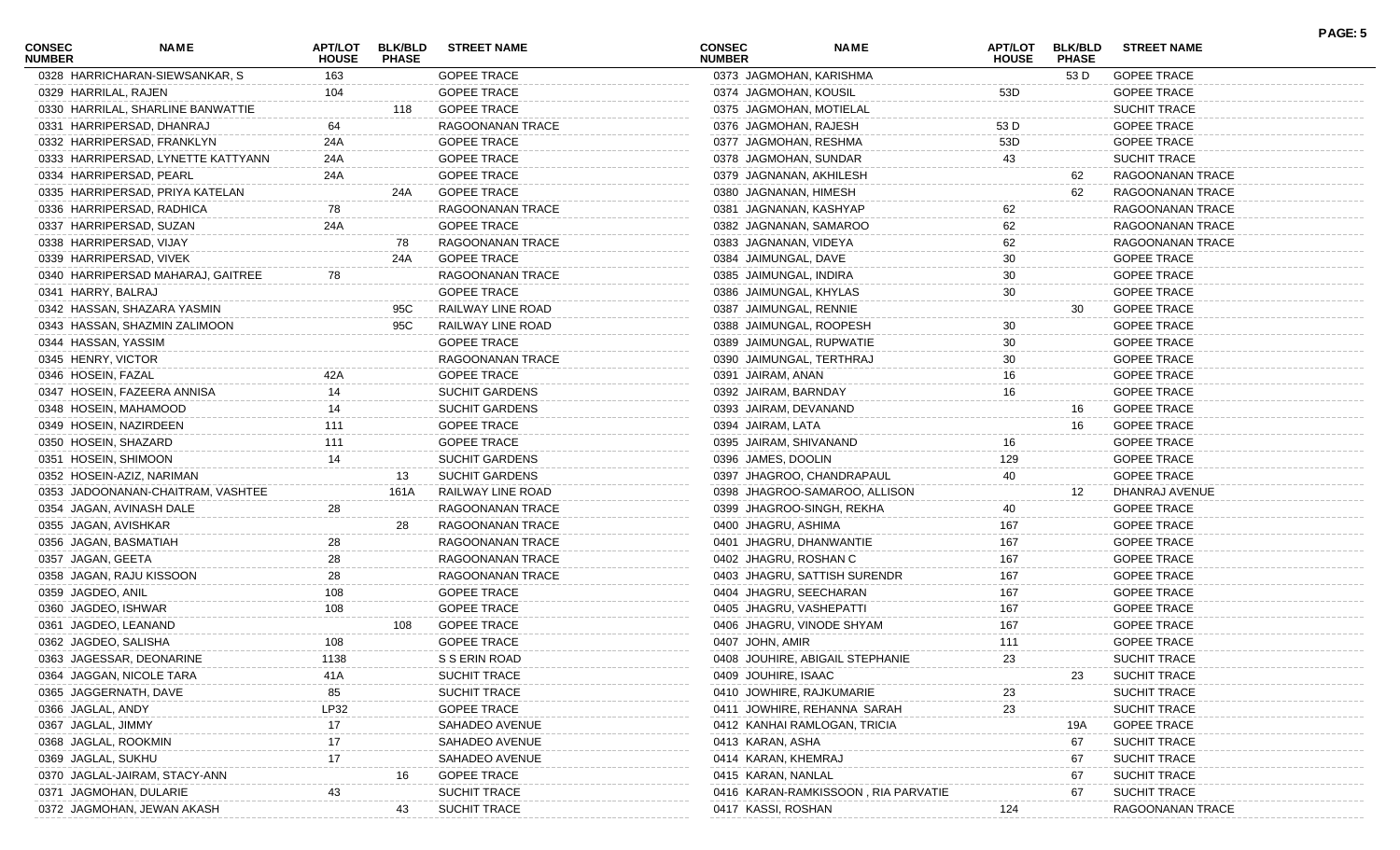| <b>CONSEC</b><br><b>NUMBER</b> | <b>NAME</b>                            | APT/LOT<br><b>HOUSE</b> | <b>BLK/BLD</b><br><b>PHASE</b> | <b>STREET NAME</b>  | <b>CONSEC</b><br><b>NUMBER</b> | <b>NAME</b>                        | <b>APT/LOT</b><br><b>HOUSE</b> | <b>BLK/BLD</b><br><b>PHASE</b> | <b>STREET NAME</b>    | PAGE: 6 |
|--------------------------------|----------------------------------------|-------------------------|--------------------------------|---------------------|--------------------------------|------------------------------------|--------------------------------|--------------------------------|-----------------------|---------|
| 0418 KASSI, SANGEETA           |                                        | 124                     |                                | RAGOONANAN TRACE    | 0463 MAHABIR, LALCHAN          |                                    | 19                             |                                | SAHADEO AVENUE        |         |
|                                | 0419 KASSIE, DHANMATIE                 | 31                      |                                | <b>GOPEE TRACE</b>  |                                | 0464 MAHABIR, RAJ LALCHAN          |                                | 19                             | SAHADEO AVENUE        |         |
| 0420 KASSIE, KOWSIL            |                                        | 33                      |                                | <b>GOPEE TRACE</b>  |                                | 0465 MAHABIR-RAMOUDIT, ASHA B M    | 15                             |                                | <b>SUCHIT GARDENS</b> |         |
| 0421 KASSIE, RAKESH            |                                        | 31                      |                                | <b>GOPEE TRACE</b>  |                                | 0466 MAHABIR-RAMSARAN, NALINI      | 19                             |                                | SAHADEO AVENUE        |         |
| 0422 KHAN, AZAD                |                                        | 88                      |                                | RAGOONANAN TRACE    | 0467 MAHARAJ, ASHANY           |                                    | 115                            |                                | <b>GOPEE TRACE</b>    |         |
| 0423 KHAN, FARISHA             |                                        | 88                      |                                | RAGOONANAN TRACE    | 0468 MAHARAJ, BETTY            |                                    | 85                             |                                | <b>SUCHIT TRACE</b>   |         |
| 0424 KHAN, FIAZ                |                                        |                         |                                | RAGOONANAN TRACE    |                                | 0469 MAHARAJ, CAPILDEO PRAMSAGAR B | 115                            |                                | <b>GOPEE TRACE</b>    |         |
| 0425 KHAN, KAZIM               |                                        | 60                      |                                | <b>GOPEE TRACE</b>  | 0470 MAHARAJ, CHANDRA          |                                    | 123C                           |                                | <b>GOPEE TRACE</b>    |         |
| 0426 KHAN, KOUSILIYA           |                                        | 176                     |                                | RAGOONANAN TRACE    |                                | 0471 MAHARAJ, CHINGOOR PREMSAGAR   | 123C                           |                                | <b>GOPEE TRACE</b>    |         |
| 0427 KHAN, RAYMOND             |                                        |                         | 74                             | RAGOONANAN TRACE    | 0472 MAHARAJ, DEODATH          |                                    | 115                            |                                | <b>GOPEE TRACE</b>    |         |
| 0428 KHAN, SHARAZ              |                                        | 88                      |                                | RAGOONANAN TRACE    | 0473 MAHARAJ, DEVIKA           |                                    |                                | 124                            | <b>GOPEE TRACE</b>    |         |
| 0429 KHAN, SHAROZA             |                                        | 88                      |                                | RAGOONANAN TRACE    | 0474 MAHARAJ, DHANSHAM         |                                    | 115                            |                                | <b>GOPEE TRACE</b>    |         |
|                                | 0430 KHAN-MC DONALD, JENNIFER          |                         | 12                             | <b>GOPEE TRACE</b>  | 0475 MAHARAJ, DONNY            |                                    | 82                             |                                | RAILWAY LINE ROAD     |         |
|                                | 0431 KHAN-SEEPERSAD, NAILAH NERISSA K  | 49D                     |                                | <b>GOPEE TRACE</b>  |                                | 0476 MAHARAJ, GOVIN DAVAN          |                                | 124                            | <b>GOPEE TRACE</b>    |         |
|                                | 0432 KISSOON, SAVITREE                 | 173                     |                                | <b>GOPEE TRACE</b>  | 0477 MAHARAJ, HARDEO           |                                    | 115                            |                                | <b>GOPEE TRACE</b>    |         |
|                                | 0433 KUMAR, KHAMCHAN NEIL              | 84B                     |                                | RAILWAY LINE ROAD   | 0478 MAHARAJ, HARIDATH         |                                    | 85                             |                                | <b>SUCHIT TRACE</b>   |         |
|                                | 0434 KUMAR, NAVIN NARESH               | 84B                     |                                | RAILWAY LINE ROAD   |                                | 0479 MAHARAJ, HEMANEE LISA         |                                | 97                             | <b>GOPEE TRACE</b>    |         |
|                                | 0435 KUMAR, NICHOLAS                   | 84B                     |                                | RAILWAY LINE ROAD   | 0480 MAHARAJ, KAWAL            |                                    | 115                            |                                | <b>GOPEE TRACE</b>    |         |
|                                | 0436 KUNGEBEHARRY-SIRJU, AMBHIKA L K A |                         | 66                             | <b>GOPEE TRACE</b>  | 0481 MAHARAJ, KAWSILIA         |                                    | 97                             |                                | <b>GOPEE TRACE</b>    |         |
|                                | 0437 KUNJAN, DEONARINE                 | 25                      |                                | <b>GOPEE TRACE</b>  | 0482 MAHARAJ, MUKESH           |                                    | 89                             |                                | <b>GOPEE TRACE</b>    |         |
| 0438 KUNJAN, DONNIE            |                                        | 25                      |                                | <b>GOPEE TRACE</b>  | 0483 MAHARAJ, RAMDASSIE        |                                    | 89                             |                                | <b>GOPEE TRACE</b>    |         |
|                                | 0439 KUNJAN, HARIHAR                   | APT <sub>11</sub>       | 13                             | <b>SUCHIT TRACE</b> |                                | 0484 MAHARAJ, RAVI NARENDRA        | 85                             |                                | <b>SUCHIT TRACE</b>   |         |
| 0440 KUNJAN, MELVIN            |                                        | 25                      |                                | <b>GOPEE TRACE</b>  |                                | 0485 MAHARAJ, RHAJAN RIKKI         | 123C                           |                                | <b>GOPEE TRACE</b>    |         |
|                                | 0441 KUNJAN, SHARON                    | 25                      |                                | <b>GOPEE TRACE</b>  |                                | 0486 MAHARAJ, RHEA RESHMA          | 123C                           |                                | <b>GOPEE TRACE</b>    |         |
|                                | 0442 LALCHAN, ARJOON                   | 37                      |                                | <b>GOPEE TRACE</b>  | 0487 MAHARAJ, SAMADATH         |                                    |                                | 89                             | <b>GOPEE TRACE</b>    |         |
|                                | 0443 LALCHAN, BISSOONDAYE              | 135                     |                                | <b>GOPEE TRACE</b>  | 0488 MAHARAJ, SHERRY ANN       |                                    | APT13                          |                                | <b>SUCHIT TRACE</b>   |         |
|                                | 0444 LALCHAN, GOPAUL                   | 116                     |                                | RAILWAY LINE ROAD   | 0489 MAHARAJ, SHIVA RAJIV      |                                    | 85                             |                                | <b>SUCHIT TRACE</b>   |         |
|                                | 0445 LALCHAN, KENDRICK                 | 135                     |                                | <b>GOPEE TRACE</b>  |                                | 0490 MAHARAJ, SIMBHOONATH POORAN   | 97                             |                                | <b>GOPEE TRACE</b>    |         |
|                                | 0446 LALCHAN, PARASRAM                 |                         |                                | <b>SUCHIT TRACE</b> | 0491 MAHARAJ, VIKRAM           |                                    | 97                             |                                | <b>GOPEE TRACE</b>    |         |
|                                |                                        |                         |                                | SUCHIT TRACE        |                                |                                    | 97                             |                                | <b>GOPEE TRACE</b>    |         |
|                                | 0447 LALCHAN, PARTAP                   | 89                      |                                | <b>GOPEE TRACE</b>  | 0492 MAHARAJ, VISHAL           | 0493 MAHARAJ-HARGOBIN, VINDY       |                                |                                |                       |         |
|                                | 0448 LALCHAN, RAJPAUL                  | 86                      |                                |                     |                                |                                    |                                | 51                             | <b>GOPEE TRACE</b>    |         |
|                                | 0449 LALCHAN, RAMROOP                  | 89                      |                                | <b>SUCHIT TRACE</b> |                                | 0494 MAHARAJ-RAMPERSAD, RACHELLE   |                                | 98                             | RAGOONANAN TRACE      |         |
|                                | 0450 LALCHAN, SUTIKK SHANN             |                         | 89                             | <b>SUCHIT TRACE</b> |                                | 0495 MAHARAJ-SINGH, RAJDAYE        | 161                            |                                | <b>GOPEE TRACE</b>    |         |
|                                | 0451 LALCHAN-SAGAR, OMATIE             | LP 10                   |                                | <b>SUCHIT TRACE</b> |                                | 0496 MANGRA, BHAGWANDASS           | 36                             |                                | <b>GOPEE TRACE</b>    |         |
| 0452 LALLA, DENESH             |                                        | 82                      |                                | RAILWAY LINE ROAD   | 0497 MANGRA, GILDHARRY         |                                    | 36                             |                                | <b>GOPEE TRACE</b>    |         |
| 0453 LALO, JANKIE              |                                        | 82                      |                                | RAILWAY LINE ROAD   | 0498 MANGRA, MINAWATIE         |                                    | 36                             |                                | <b>GOPEE TRACE</b>    |         |
|                                | 0454 LALOO, SHERRY ANNE                | 22                      |                                | <b>GOPEE TRACE</b>  | 0499 MANGRA, RAJESH            |                                    | 36                             |                                | <b>GOPEE TRACE</b>    |         |
| 0455 LALOO, VIDYIA             |                                        |                         | 82                             | RAILWAY LINE ROAD   | 0500 MANGRA, RAKESH            |                                    | 36                             |                                | <b>GOPEE TRACE</b>    |         |
|                                | 0456 LOORKHOOR, TARADEVI               |                         |                                | RAGOONANAN TRACE    | 0501 MANIRAM, CHRISTINE        |                                    | 129                            |                                | <b>GOPEE TRACE</b>    |         |
|                                | 0457 LUTCHMANSINGH, INDIRA             | 52                      |                                | <b>GOPEE TRACE</b>  | 0502 MANIRAM, LALCHAN          |                                    | 46                             |                                | RAILWAY LINE ROAD     |         |
|                                | 0458 MADHOO, HEMRAJ                    | 31                      |                                | SUCHIT TRACE        | 0503 MANIRAM, SHEILA           |                                    | 46                             |                                | RAILWAY LINE ROAD,    |         |
|                                | 0459 MADHOO, RIANNA                    | 31                      |                                | SUCHIT TRACE        | 0504 MANIRAM, STEVE            |                                    | 46                             |                                | RAILWAY LINE ROAD     |         |
|                                | 0460 MADHOO, WENDELL                   |                         |                                | SUCHIT TRACE        | 0505 MANOHAR, INDRA            |                                    | 104                            |                                | <b>GOPEE TRACE</b>    |         |
| 0461 MADHU, BISHAM             |                                        |                         |                                | SUCHIT TRACE        | 0506 MARAJ, SEROJANIE          |                                    | 34                             |                                | RAGOONANAN TRACE      |         |
|                                | 0462 MAHABIR, LAKSHMI DEVI             |                         | 19                             | SAHADEO AVENUE      | 0507 MARAJ, VYAS               |                                    | 34                             |                                | RAGOONANAN TRACE      |         |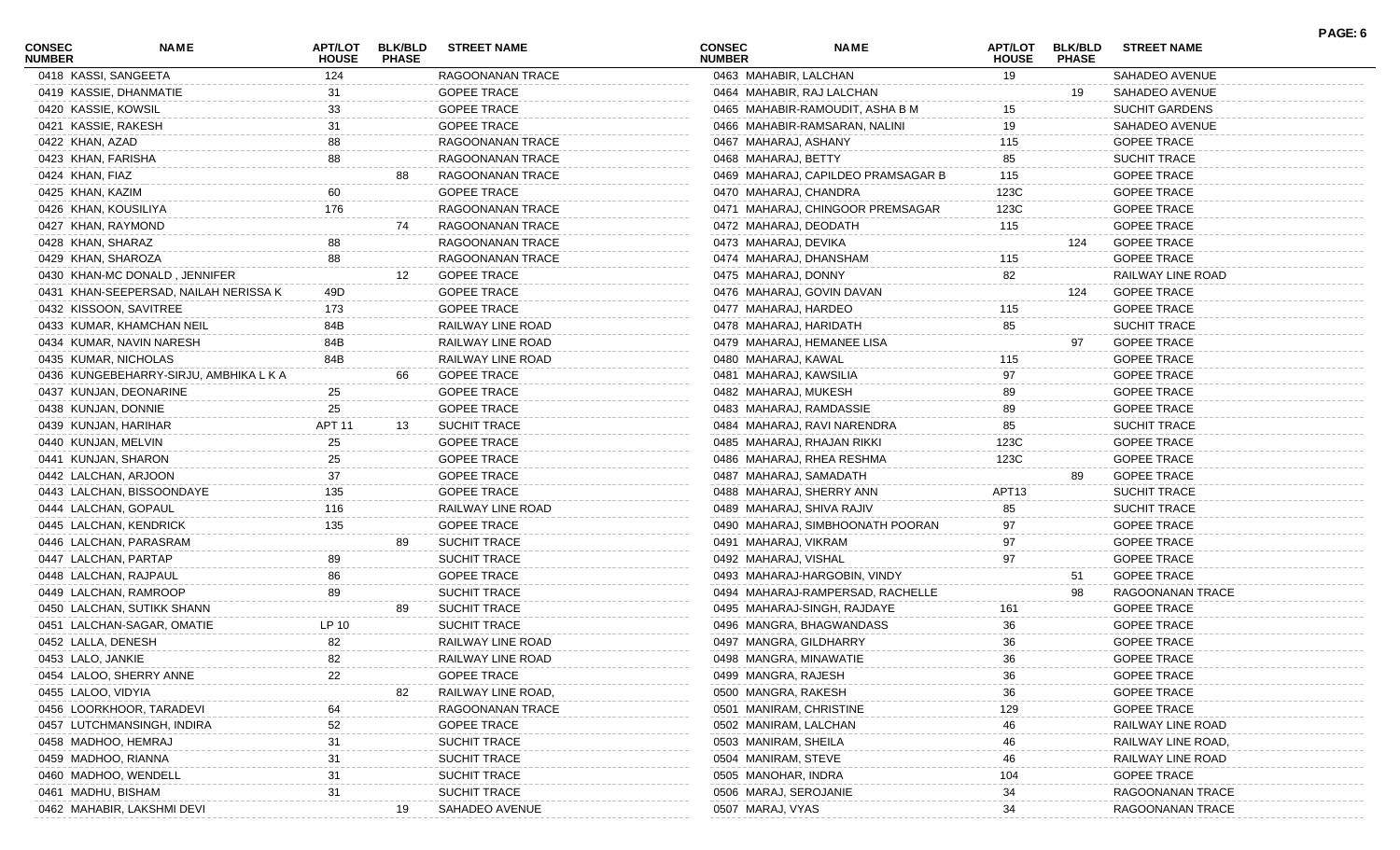| <b>CONSEC</b><br><b>NUMBER</b> | <b>NAME</b>                        | <b>HOUSE</b>     | <b>PHASE</b> | APT/LOT BLK/BLD STREET NAME | <b>CONSEC</b><br><b>NUMBER</b> | <b>NAME</b>                      | <b>HOUSE</b> | <b>PHASE</b> | APT/LOT BLK/BLD STREET NAME    | <u>FAGL.I</u> |
|--------------------------------|------------------------------------|------------------|--------------|-----------------------------|--------------------------------|----------------------------------|--------------|--------------|--------------------------------|---------------|
|                                | 0508 MC DONALD, FAUTINA GEORGIA    | APT <sub>3</sub> |              | RAMGOOLIE AVENUE            |                                | 0553 PANDOHIE, ZINNETTE ASHA     | 68           |              | RAILWAY LINE ROAD              |               |
|                                | 0509 MEADE, ANDREW ERROL MARTIN    |                  | 1176         | S S ERIN ROAD               |                                | 0554 PARAG, MARIA ROSSANA        | LP17         |              | <b>GOPEE TRACE</b>             |               |
|                                | 0510 MOHAMED, ISA SAFAR            |                  | 126          | <b>GOPEE TRACE</b>          |                                | 0555 PARAGEE, AARTI              |              | 41           | <b>GOPEE TRACE</b>             |               |
|                                | 0511 MOHAMED, KAREEM               |                  | 126          | <b>GOPEE TRACE</b>          |                                | 0556 PARAGEE, GOOMATIE           |              |              | <b>GOPEE TRACE</b>             |               |
|                                | 0512 MOHAMED, ZAHID                | APT <sub>4</sub> | 5            | <b>SUCHIT TRACE</b>         |                                | 0557 PARAGEE, JEEWAN             | 41           |              | <b>GOPEE TRACE</b>             |               |
|                                | 0513 MOHAMMED, AMRAL KASSIM        | 13               |              | <b>SUCHIT TRACE</b>         |                                | 0558 PARAGEE, SACHIN             | 41           |              | <b>GOPEE TRACE</b>             |               |
|                                | 0514 MOHAMMED, APZAIL              | 111              |              | <b>GOPEE TRACE</b>          |                                | 0559 PARAGEE MANGRA, VASHA       |              | 36           | <b>GOPEE TRACE</b>             |               |
|                                | 0515 MOHAMMED, KEMRAJ KIRAN        | 119              |              | <b>GOPEE TRACE</b>          |                                | 0560 PARMASHA, STEPHANIE         |              | 29           | <b>SUCHIT TRACE</b>            |               |
|                                | 0516 MOHAMMED, KENT LARRY          | 66               |              | RAGOONANAN TRACE            |                                | 0561 PARMASHA-THOMPSON, NICKELIA | 29           |              | SUCHIT TRACE                   |               |
|                                | 0517 MOHAMMED, MUSTAPHA            |                  | 30           | RAGOONANAN TRACE            |                                | 0562 PAUL, RINA                  | 121          |              | <b>GOPEE TRACE</b>             |               |
|                                | 0518 MOHAMMED, NIMSHAH             |                  | 92           | <b>GOPEE TRACE</b>          |                                | 0563 PERSAD, ANITA               |              | 176          | <b>GOPIE BRANCH TRACE NO 2</b> |               |
|                                | 0519 MOHAMMED, SHALINI             | 66               |              | RAGOONANAN TRACE            |                                | 0564 PERSAD, DAVE                | 174          |              | <b>GOPEE TRACE</b>             |               |
|                                | 0520 MOHAMMED, SHANTAL KANDICE     |                  | 66           | RAGOONANAN TRACE            |                                | 0565 PERSAD, JEAN                | 176          |              | <b>GOPEE TRACE</b>             |               |
|                                | 0521 MOHAMMED, SHENELLE KRYSTAL    |                  | 66           | RAGOONANAN TRACE            |                                | 0566 PERSAD, KAMLA               | 176          |              | <b>GOPEE TRACE</b>             |               |
|                                | 0522 MOHAMMED, TEELACK VEJAIANAND  |                  | 119          | <b>GOPEE TRACE</b>          |                                | 0567 PERSAD, KELVIN              | 176          |              | GOPIE BRANCH TRACE NO 2        |               |
|                                | 0523 MOHAMMED, ZULAKA              | 111              |              | <b>GOPEE TRACE</b>          |                                | 0568 PERSAD, LEELA               | 174          |              | <b>GOPEE TRACE</b>             |               |
|                                | 0524 MOHAN, LINDA DOOLARIE SUKHIYA |                  |              | SUCHIT GARDENS              |                                | 0569 PERSAD, MOHINDRA            | 176          |              | GOPIE BRANCH TRACE NO 2        |               |
|                                | 0525 MOHESS, DHANPAT               |                  |              | S S ERIN ROAD               |                                | 0570 PERSAD, MOLLY               | 176          |              | GOPIE BRANCH TRACE NO 2        |               |
|                                | 0526 MONTANO, ISWARA DIEGO         | APT <sub>4</sub> | LP 22        | RAMGOOLIE AVENUE            |                                | 0571 PERSAD, RALPH               |              | 176          | <b>GOPIE BRANCH TRACE NO 2</b> |               |
|                                | 0527 MOONAN, NAFISSA NAFYIA        | 11               |              | <b>GOPEE TRACE</b>          |                                | 0572 PERSAD, SADNA SANDY         | 174          |              | <b>GOPEE TRACE</b>             |               |
|                                | 0528 MOONAN, NAVITA ANISIA         |                  |              | <b>GOPEE TRACE</b>          |                                | 0573 PERSAD, SANDRA              | 176          |              | <b>GOPEE TRACE</b>             |               |
|                                | 0529 MOONAN, THAKOOR               |                  |              | <b>GOPEE TRACE</b>          |                                | 0574 PERSAD, SEEMA NISHA         | 174          |              | <b>GOPEE TRACE</b>             |               |
|                                | 0530 MOONAN, XAVIER RAVI           |                  |              | <b>GOPEE TRACE</b>          |                                | 0575 PERSAD, SHASTRI KEVIN       | 174          |              | <b>GOPEE TRACE</b>             |               |
|                                | 0531 MOONAN, ZEVIA ALYSSA          |                  | 11           | <b>GOPEE TRACE</b>          |                                | 0576 PERSAD, SUMINTRA            | 176          |              | <b>GOPEE TRACE</b>             |               |
|                                | 0532 MOORALLY, DULLYN              | 23               |              | <b>GOPEE TRACE</b>          |                                | 0577 PERSAD, VIJAY               | 174          |              | <b>GOPEE TRACE</b>             |               |
|                                | 0533 MOORALLY, RAMPERSAD           | 23               |              | <b>GOPEE TRACE</b>          |                                | 0578 PERSAD, WAYNE JOEL          |              | 34           | RAILWAY LINE ROAD              |               |
|                                | 0534 MOORATH, KRISHENDATH          | 51               |              | <b>SUCHIT TRACE</b>         |                                | 0579 PERSAD, WENDELL JASON       |              | 34           | RAILWAY LINE ROAD,             |               |
|                                | 0535 MOORATH, RAMLAL NICKY         | 51               |              | SUCHIT TRACE                |                                | 0580 PERSAD, WINSTON             | 34           |              | RAILWAY LINE ROAD,             |               |
|                                | 0536 MOOTOO, GLENN RAVI            |                  | 1162         | S S ERIN ROAD               |                                | 0581 PERSAD-RAMLAL, SHIRLEY      | 176          |              | <b>GOPEE TRACE</b>             |               |
|                                | 0537 MOTILAL, DIANNE               | 40               |              | <b>GOPEE TRACE</b>          |                                | 0582 PHAKOO, JEWAN               | 19           |              | <b>GOPEE TRACE</b>             |               |
|                                | 0538 MOTILAL, DOLLY                | 28               |              | <b>GOPEE TRACE</b>          |                                | 0583 PHAKOO, LILAUTIE            | 11/4MM       |              | <b>GOPEE TRACE</b>             |               |
|                                | 0539 MOTILAL, ROLAN                | 28               |              | <b>GOPEE TRACE</b>          |                                | 0584 POONWASSIE, GLORIA SAVITRI  | 42           |              | RAILWAY LINE ROAD,             |               |
|                                | 0540 MUNUSAMI, PARBATIE            | 25               |              | <b>GOPEE TRACE</b>          |                                | 0585 POONWASSIE, JESSICA ARTI    |              | 42           | RAILWAY LINE ROAD,             |               |
| 0541 NANAN, NADIA              |                                    | 13               |              | SAHADEO AVENUE              |                                | 0586 POONWASSIE, JITINDRA        | 42           |              | RAILWAY LINE ROAD,             |               |
|                                | 0542 NANAN, SAVITRI                |                  | 13           | SAHADEO AVENUE              |                                | 0587 POONWASSIE, RADIKHA         | 42           |              | RAILWAY LINE ROAD,             |               |
|                                | 0543 NANDLAL, BREHME RAVI          |                  |              | 27 SUCHIT TRACE             |                                | 0588 POONWASSIE, RAJESH          |              |              | SAHADEO AVENUE                 |               |
|                                | 0544 NANDLAL, GANGADAYE            |                  |              | <b>SUCHIT TRACE</b>         |                                | 0589 POONWASSIE, SARAH ARRIANNA  |              | 18           | SAHADEO AVENUE                 |               |
|                                | 0545 NANDLAL, KISHANCHAND          |                  |              | <b>SUCHIT TRACE</b>         |                                | 0590 POONWASSIE, SHAKUNTALA      |              |              | SAHADEO AVENUE                 |               |
|                                | 0546 NANDLAL, SARAH YASHODA        |                  | 27           | <b>SUCHIT TRACE</b>         |                                | 0591 POORAN, AJODA               | 179          |              | <b>GOPEE TRACE</b>             |               |
|                                | 0547 NAZIR-KHALEEL, HANIFF         |                  |              | <b>SUCHIT GARDENS</b>       |                                | 0592 POORAN-SIRJU, VASHTI        |              | 85           | <b>GOPEE TRACE</b>             |               |
|                                | 0548 NAZIR-KHALEEL, IMTIAZ         |                  |              | <b>SUCHIT GARDENS</b>       |                                | 0593 PREMSAGAR, RADHA            |              |              | <b>GOPEE TRACE</b>             |               |
|                                | 0549 NAZIR-KHALEEL, SHAMATTEE      |                  |              | <b>SUCHIT GARDENS</b>       |                                | 0594 RAFANIELLO, SUMINTRA        |              |              | <b>GOPEE TRACE</b>             |               |
|                                | 0550 NAZIR-KHALEEL-DOWLAT, SHALIZA |                  |              | <b>SUCHIT GARDENS</b>       |                                | 0595 RAGBIR, HARRIPERSAD BEHARRY | 70           |              | <b>GOPEE TRACE</b>             |               |
|                                | 0551 NOWBATH, PRAKASH              |                  | # 190        | <b>GOPEE TRACE</b>          |                                | 0596 RAGBIR, KEVIN BEHARRY       | 70           |              | <b>GOPEE TRACE</b>             |               |
|                                | 0552 NOWRANG-BHOLA, CINDY BHILLANI |                  | 114          | <b>GOPEE TRACE</b>          |                                | 0597 RAGBIR, NAVIN               |              | 70           | <b>GOPEE TRACE</b>             |               |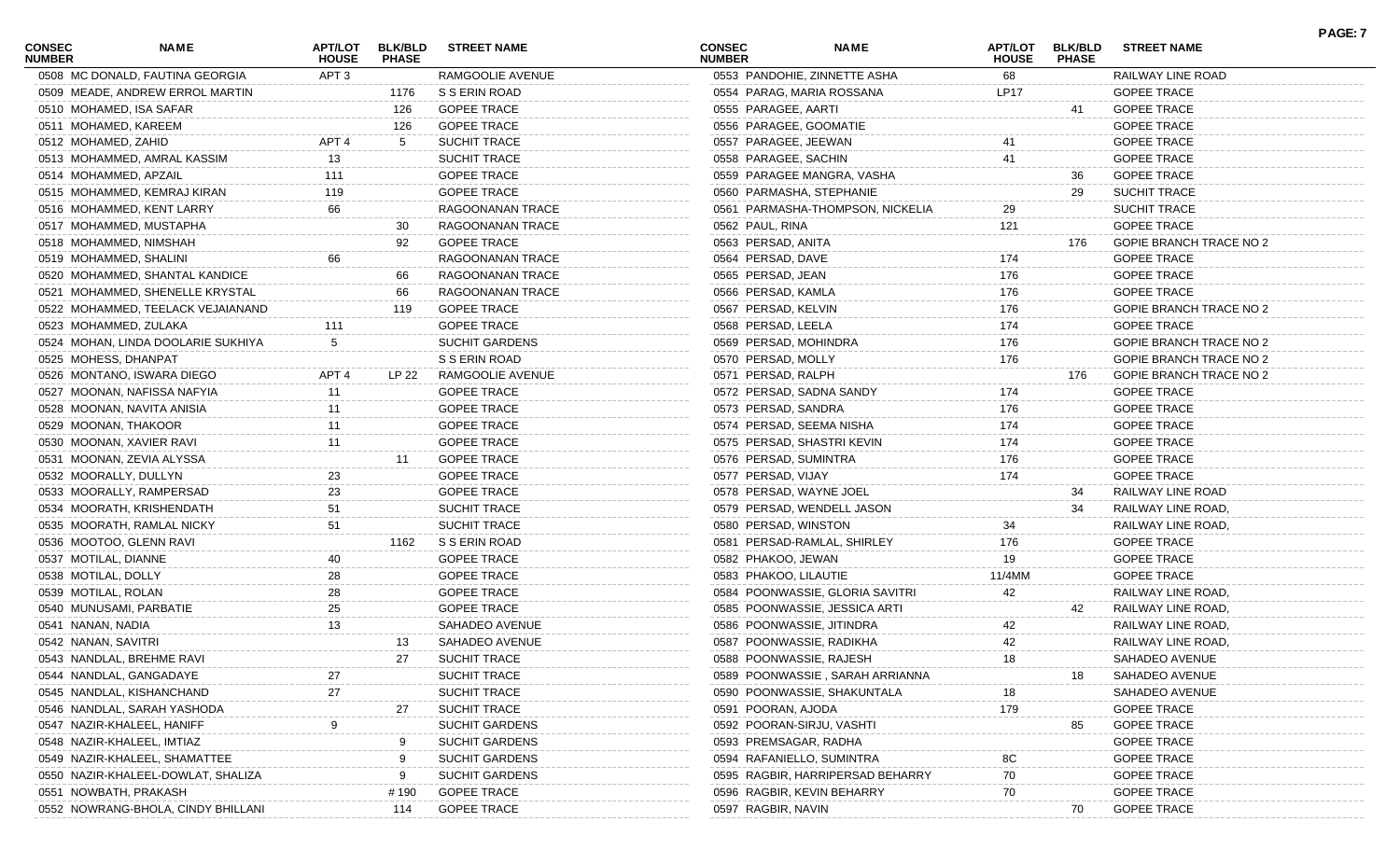| CONSEC<br><b>NUMBER</b> | <b>NAME</b>                         | <b>APT/LOT</b><br><b>HOUSE</b> | <b>BLK/BLD</b><br><b>PHASE</b> | <b>STREET NAME</b>  | <b>CONSEC</b><br><b>NUMBER</b> | <b>NAME</b>                      | <b>HOUSE</b> | APT/LOT BLK/BLD<br><b>PHASE</b> | <b>STREET NAME</b>             |
|-------------------------|-------------------------------------|--------------------------------|--------------------------------|---------------------|--------------------------------|----------------------------------|--------------|---------------------------------|--------------------------------|
|                         | 0598 RAGBIR, ROGER                  | 108                            |                                | <b>GOPEE TRACE</b>  |                                | 0643 RAMDASS, VIDYA LUTCHMINDAYE | 1170         |                                 | S S ERIN ROAD                  |
|                         | 0599 RAGBIR, THACKURDEEN            | 55                             |                                | <b>SUCHIT TRACE</b> |                                | 0644 RAMDASS, VISHWANATH         | 94           |                                 | <b>GOPEE TRACE</b>             |
|                         | 0600 RAJPAUL, ANNETTE               | MM1 1/4                        |                                | <b>GOPEE TRACE</b>  |                                | 0645 RAMDASS PERSAD, RACHAEL     |              | 20                              | RAILWAY LINE ROAD,             |
|                         | 0601 RAJPAUL, CHRISTOPHER           | 52                             |                                | <b>GOPEE TRACE</b>  |                                | 0646 RAMDASS-PERSAD, CHANDRA     | 20           |                                 | RAILWAY LINE ROAD              |
|                         | 0602 RAJPAUL, LYNETTE               |                                |                                | <b>GOPEE TRACE</b>  |                                | 0647 RAMDASS-PERSAD, RAMSAWAK    | 20           |                                 | RAILWAY LINE ROAD,             |
|                         | 0603 RAJPAUL, ROSHAN                | 52                             |                                | RAILWAY LINE ROAD   |                                | 0648 RAMDASS-RAMNARINE, MONICA   |              | 146A                            | <b>GOPIE BRANCH TRACE NO 2</b> |
|                         | 0604 RAMA KUMAR, AMANDA             |                                | 84B                            | RAILWAY LINE ROAD,  |                                | 0649 RAMDATH, RAMESH             | 137          |                                 | <b>GOPEE TRACE</b>             |
|                         | 0605 RAMADHAR, VASHTIE              |                                |                                | <b>GOPEE TRACE</b>  |                                | 0650 RAMDATH, RAMESH             | 29           |                                 | <b>GOPEE TRACE</b>             |
|                         | 0606 RAMBACHAN LOORKHOOR, DEVASHISH | 9                              |                                | SAHADEO AVENUE      |                                | 0651 RAMDATH, RAMU               | 29           |                                 | <b>GOPEE TRACE</b>             |
|                         | 0607 RAMBACHAN LOORKHOOR, SEETA     |                                |                                | SAHADEO AVENUE      |                                | 0652 RAMDATH, SHALINI            | 29           |                                 | <b>GOPEE TRACE</b>             |
|                         | 0608 RAMBACHAN-LOORKHOOR, DEV       |                                |                                | SAHADEO AVENUE      |                                | 0653 RAMDEO, CARMEN              | 18           |                                 | <b>GOPEE TRACE</b>             |
|                         | 0609 RAMBACHAN-LOORKHOOR, DEVIN     |                                | 9                              | SAHADEO AVENUE      |                                | 0654 RAMDEO, CHANRAUTIE          | 18           |                                 | <b>GOPEE TRACE</b>             |
|                         | 0610 RAMBARAN-SAGAR, TRICIA         |                                | 42                             | <b>GOPEE TRACE</b>  |                                | 0655 RAMDEO, DAMIAN              |              | 18                              | <b>GOPEE TRACE</b>             |
|                         | 0611 RAMBERAN-SOOKDEO, LYSTRA       | 152                            |                                | <b>GOPEE TRACE</b>  |                                | 0656 RAMDEO, DENESH              | 18           |                                 | <b>GOPEE TRACE</b>             |
|                         | 0612 RAMCHARAN, AJODHA PERSAD       | 313                            |                                | <b>GOPEE TRACE</b>  |                                | 0657 RAMDEO, HARDEO              | 18           |                                 | <b>GOPEE TRACE</b>             |
|                         | 0613 RAMCHARAN, CAROL               |                                | 30                             | RAGOONANAN TRACE    |                                | 0658 RAMDEO, JAGRANIE            | 18           |                                 | <b>GOPEE TRACE</b>             |
|                         | 0614 RAMCHARAN, DOLLY               | 119                            |                                | <b>GOPEE TRACE</b>  | 0659 RAMDEO, LAURA             |                                  | 18           |                                 | <b>GOPEE TRACE</b>             |
|                         | 0615 RAMCHARAN, INDIRA              | 30                             |                                | RAGOONANAN TRACE    |                                | 0660 RAMDEO, RESHMA              | 11A          |                                 | <b>GOPEE TRACE</b>             |
|                         | 0616 RAMCHARAN, JAGDEO              | 38                             |                                | <b>GOPEE TRACE</b>  |                                | 0661 RAMDEO, SEWALRAM            | 18           |                                 | <b>GOPEE TRACE</b>             |
|                         | 0617 RAMCHARAN, KHEMRAJ             | 119                            |                                | <b>GOPEE TRACE</b>  |                                | 0662 RAMDEO, SURESH              | 18           |                                 | <b>GOPEE TRACE</b>             |
|                         | 0618 RAMCHARAN, KUSHMA              | 30                             |                                | RAGOONANAN TRACE    |                                | 0663 RAMDEO-MAHABIR, SHAMIN      | 18           |                                 | <b>GOPEE TRACE</b>             |
|                         | 0619 RAMCHARAN, LALCHAN             | 30                             |                                | RAGOONANAN TRACE    |                                | 0664 RAMDHAN, ARJOON             | 180          |                                 | <b>GOPEE TRACE</b>             |
|                         | 0620 RAMCHARAN, MAHADAYE            |                                | 30                             | RAGOONANAN TRACE    |                                | 0665 RAMDHAN, DILLON HEMAN       | 69           |                                 | <b>GOPEE TRACE</b>             |
|                         | 0621 RAMCHARAN, MAHADEO MICHAEL     |                                | 32                             | RAGOONANAN TRACE    |                                | 0666 RAMDHAN, HEMAN              | 69           |                                 | <b>GOPEE TRACE</b>             |
|                         | 0622 RAMCHARAN, MANNIRAM            | 321                            |                                | <b>GOPEE TRACE</b>  |                                | 0667 RAMDHAN, LAURA              | 182          |                                 | <b>GOPEE TRACE</b>             |
|                         | 0623 RAMCHARAN, MARY                | 32B                            |                                | RAGOONANAN TRACE    |                                | 0668 RAMDHAN, SHANTA             |              | 69                              | <b>GOPEE TRACE</b>             |
|                         | 0624 RAMCHARAN, MIKKEL SAMUEL       |                                | 32                             | RAGOONANAN TRACE    |                                | 0669 RAMDHAN, SUMATIE            | 69           |                                 | <b>GOPEE TRACE</b>             |
|                         | 0625 RAMCHARAN, MOHAN               | 32C                            |                                | RAGOONANAN TRACE    |                                | 0670 RAMDHARRY, AMANDA           | 171          |                                 | <b>GOPEE TRACE</b>             |
|                         | 0626 RAMCHARAN, NARESH              | 119                            |                                | <b>GOPEE TRACE</b>  |                                | 0671 RAMDHARRY, BEEKHAM          | 173          |                                 | <b>GOPEE TRACE</b>             |
|                         | 0627 RAMCHARAN, NARINDRA            |                                | 38                             | <b>GOPEE TRACE</b>  |                                | 0672 RAMDHARRY, JESSICA          | 171          |                                 | <b>GOPEE TRACE</b>             |
|                         | 0628 RAMCHARAN, SHARDA              | 123B                           |                                | <b>GOPEE TRACE</b>  |                                | 0673 RAMDHARRY, NIRMAL           | 171          |                                 | <b>GOPEE TRACE</b>             |
|                         | 0629 RAMCHARAN, STEFAN JESSE        |                                | 30                             | RAGOONANAN TRACE    |                                | 0674 RAMGOOLIE, PAULINE          |              | 65                              | <b>SUCHIT TRACE</b>            |
|                         | 0630 RAMCHARAN, TARA                | 38                             |                                | <b>GOPEE TRACE</b>  |                                | 0675 RAMJASS, ANJANIE            | 38           |                                 | <b>GOPEE TRACE</b>             |
|                         | 0631 RAMCHARAN, VISHAM              | 32B                            |                                | RAGOONANAN TRACE    |                                | 0676 RAMJASS, MAHADEO            | 38           |                                 | <b>GOPEE TRACE</b>             |
|                         | 0632 RAMDASS, ANIL                  | 1170                           |                                | S S ERIN ROAD       |                                | 0677 RAMJASS, MOHANLAL           | 38           |                                 | <b>GOPEE TRACE</b>             |
|                         | 0633 RAMDASS, ANNAMIKA GAYATRI      |                                |                                | 1170 SSERIN ROAD    |                                | 0678 RAMJASS, RAMDAYIA           |              | 38 —                            | <b>GOPEE TRACE</b>             |
|                         | 0634 RAMDASS, DHARAMRAJH            | 1176                           |                                | S S ERIN ROAD       |                                | 0679 RAMJASS, REANNE REENITA     |              | 36                              | <b>GOPEE TRACE</b>             |
|                         | 0635 RAMDASS, DYLAN RICK            | 96                             |                                | <b>GOPEE TRACE</b>  |                                | 0680 RAMJASS, SAVITRI            |              | 34                              | <b>GOPEE TRACE</b>             |
|                         | 0636 RAMDASS, KARUNESH              |                                | 1176                           | S S ERIN ROAD       |                                | 0681 RAMJASS, SEERAM             | 34           |                                 | <b>GOPEE TRACE</b>             |
|                         | 0637 RAMDASS, KEVIN ADESH           |                                | 92                             | <b>GOPEE TRACE</b>  |                                | 0682 RAMJAWAN-JOHN, DRUPATTIE    | 111          |                                 | <b>GOPEE TRACE</b>             |
|                         | 0638 RAMDASS, LOBINDNATH            | 1170                           |                                | S S ERIN ROAD       |                                | 0683 RAMKISSOON, CARLA LAURA     | 52           |                                 | RAILWAY LINE ROAD              |
|                         | 0639 RAMDASS, PATRICK               | 96                             |                                | <b>GOPEE TRACE</b>  |                                | 0684 RAMKISSOON, DEOKIE          | 52           |                                 | RAILWAY LINE ROAD              |
|                         | 0640 RAMDASS, RIA TARA              | 94                             |                                | <b>GOPEE TRACE</b>  |                                | 0685 RAMKISSOON, DHANIRAM        |              | 10                              | SAHADEO AVENUE                 |
|                         | 0641 RAMDASS, ROOKMIN               | 96                             |                                | <b>GOPEE TRACE</b>  |                                | 0686 RAMKISSOON, EDWIN BALLIRAM  | 23           |                                 | <b>SUCHIT TRACE</b>            |
|                         | 0642 RAMDASS, SUGANWATEE            |                                | 1176                           | S S ERIN ROAD       |                                | 0687 RAMKISSOON, KAILASH         | 231          |                                 | <b>GOPEE TRACE</b>             |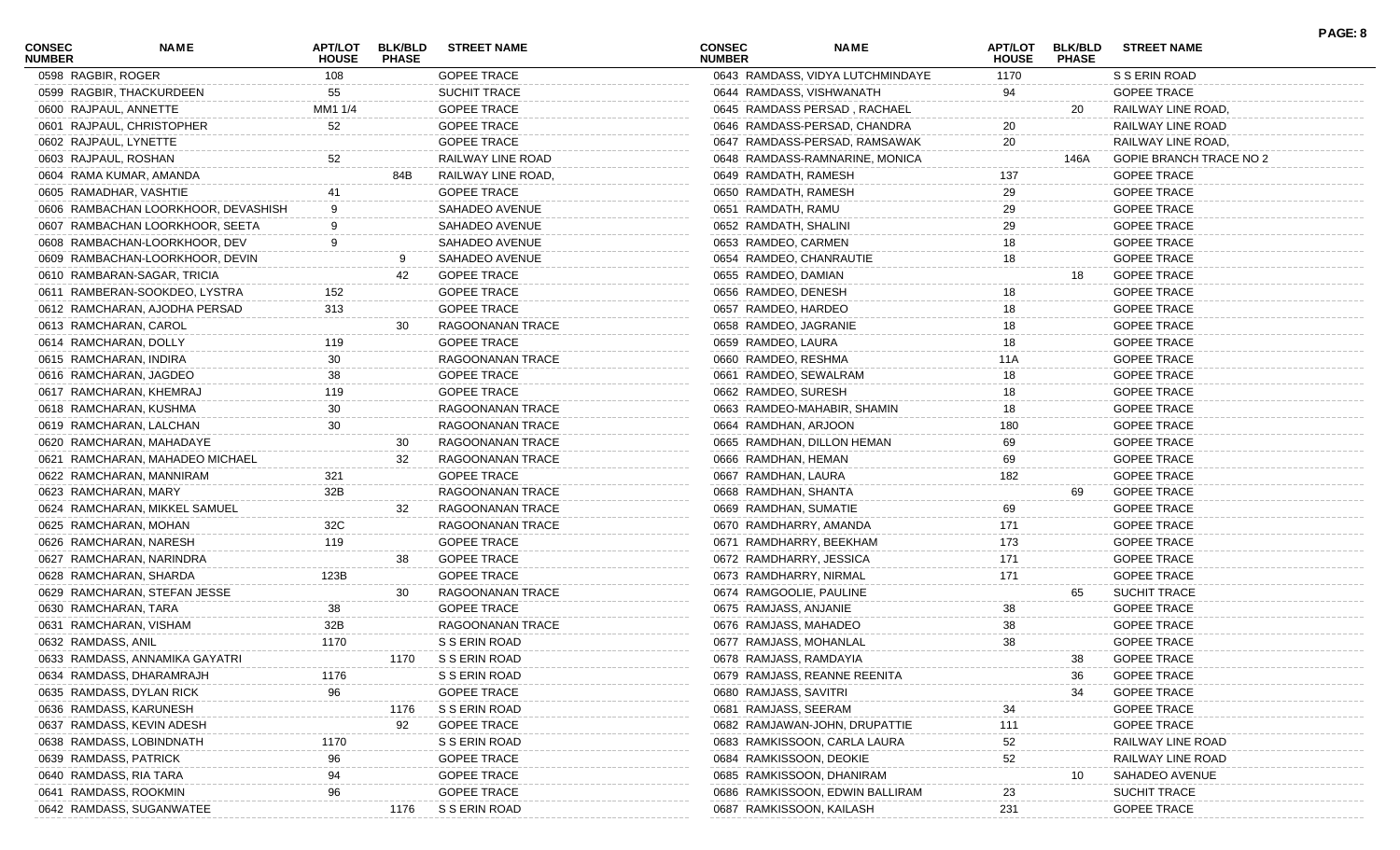| CONSEC<br><b>NUMBER</b> | <b>NAME</b>                     | <b>APT/LOT</b><br><b>HOUSE</b> | <b>BLK/BLD</b><br><b>PHASE</b> | <b>STREET NAME</b>      | <b>CONSEC</b><br><b>NUMBER</b> | <b>NAME</b>                    | <b>APT/LOT</b><br><b>HOUSE</b> | <b>BLK/BLD</b><br><b>PHASE</b> | <b>STREET NAME</b>    | PAGE: 9 |
|-------------------------|---------------------------------|--------------------------------|--------------------------------|-------------------------|--------------------------------|--------------------------------|--------------------------------|--------------------------------|-----------------------|---------|
|                         | 0688 RAMKISSOON, KEVIN          | 23                             |                                | SUCHIT TRACE            | 0733 RAMLOGAN, OVINDRA         |                                | 67                             |                                | <b>GOPEE TRACE</b>    |         |
|                         | 0689 RAMKISSOON, KOMAL          |                                | 54                             | RAILWAY LINE ROAD,      | 0734 RAMLOGAN, RADHIKA         |                                |                                | 33                             | <b>SUCHIT TRACE</b>   |         |
|                         | 0690 RAMKISSOON, LALCHAN        |                                | 54                             | RAILWAY LINE ROAD       | 0735 RAMLOGAN, RAJDESH         |                                | 161A                           |                                | <b>GOPEE TRACE</b>    |         |
|                         | 0691 RAMKISSOON, RAJPAUL        | # 52                           |                                | RAILWAY LINE ROAD,      | 0736 RAMLOGAN, RUSSEL          |                                | 161A                           |                                | <b>GOPEE TRACE</b>    |         |
|                         | 0692 RAMKISSOON, SUNIL          | 54                             |                                | <b>GOPEE TRACE</b>      |                                | 0737 RAMLOGAN, VINDRAWATEE     | 67                             |                                | <b>GOPEE TRACE</b>    |         |
|                         | 0693 RAMKISSOON BACHAN, MELANIE |                                | 54                             | RAILWAY LINE ROAD,      |                                | 0738 RAMLOGAN OUTAR, HIMLATA   | 67                             |                                | <b>GOPEE TRACE</b>    |         |
|                         | 0694 RAMKUMAR, KERRON BRIAN     | 40A                            |                                | RAILWAY LINE ROAD,      | 0739 RAMNANAN, CAMILLE         |                                |                                | 30                             | RAILWAY LINE ROAD,    |         |
|                         | 0695 RAMKUMAR, LALMAN           |                                | 40A                            | RAILWAY LINE ROAD       |                                | 0740 RAMNANAN, DEOKIENANAN     |                                | 30                             | RAILWAY LINE ROAD,    |         |
| 0696 RAMKUMAR, LILIMA   |                                 |                                | 40A                            | RAILWAY LINE ROAD,      |                                | 0741 RAMNANAN, GANGADAYE       | 15                             |                                | <b>SUCHIT TRACE</b>   |         |
|                         | 0697 RAMKUMAR, SAMANTHA CANDY   |                                |                                | RAILWAY LINE ROAD,      | 0742 RAMNANAN, INDRA           |                                | 15                             |                                | <b>SUCHIT TRACE</b>   |         |
|                         | 0698 RAMKUMAR, SAMSUNDAR        | 114                            |                                | <b>GOPEE TRACE</b>      |                                | 0743 RAMNANAN, KISHORE AMIT    | 30                             |                                | RAILWAY LINE ROAD     |         |
|                         | 0699 RAMKUMAR, TALASHPERSAD     |                                | 40                             | RAILWAY LINE ROAD       |                                | 0744 RAMNANAN, SHIVANAND       | <b>LP177</b>                   |                                | <b>GOPEE TRACE</b>    |         |
|                         | 0700 RAMLAKHAN CRUZ, KEVIN      |                                | 20                             | <b>GOPEE TRACE</b>      | 0745 RAMNANAN, SURUJ           |                                | 15                             |                                | <b>SUCHIT TRACE</b>   |         |
|                         | 0701 RAMLAL, DAYANAND           | 148                            |                                | <b>GOPEE TRACE</b>      |                                | 0746 RAMNANAN, TARANPERSAD     |                                | 15                             | <b>SUCHIT TRACE</b>   |         |
| 0702 RAMLAL, KRISHNA    |                                 |                                | 38                             | <b>GOPEE TRACE</b>      | 0747 RAMNARACE, LAXKHMI        |                                | 1147                           |                                | S S ERIN ROAD         |         |
| 0703 RAMLAL, LAURA      |                                 | 15                             |                                | <b>GOPEE TRACE</b>      |                                | 0748 RAMNARASE, BHAGWANDIN     | 29                             |                                | <b>GOPEE TRACE</b>    |         |
| 0704 RAMLAL, NEEL       |                                 | 176                            |                                | GOPIE BRANCH TRACE NO 2 | 0749 RAMNATH, ANN MARIE        |                                |                                | 168                            | <b>GOPEE TRACE</b>    |         |
|                         | 0705 RAMLAL, PARBATEE           | 115                            |                                | RAILWAY LINE ROAD       | 0750 RAMNATH, BASMATIAH        |                                | 60                             |                                | <b>GOPEE TRACE</b>    |         |
|                         | 0706 RAMLAL, RAKA UTTARA        |                                | 59                             | <b>GOPEE TRACE</b>      | 0751 RAMNATH, HEAMRAJ          |                                | 21                             |                                | <b>SUCHIT TRACE</b>   |         |
| 0707 RAMLAL, RYAN       |                                 |                                | 115                            | RAILWAY LINE ROAD       | 0752 RAMNATH, NEVILLE          |                                | 106                            |                                | <b>GOPEE TRACE</b>    |         |
| 0708 RAMLAL, SAHADEO    |                                 | 148                            |                                | <b>GOPEE TRACE</b>      | 0753 RAMNATH, PARBATEE         |                                | 110                            |                                | <b>GOPEE TRACE</b>    |         |
|                         |                                 |                                |                                |                         |                                |                                |                                |                                |                       |         |
|                         | 0709 RAMLAL, SATESH KHEMRAJ     |                                | 10                             | <b>SUCHIT GARDENS</b>   | 0754 RAMNATH, RADHEKA          |                                | 60                             |                                | <b>GOPEE TRACE</b>    |         |
|                         | 0710 RAMLAL, SHERMA LEAH        | 148<br>152                     |                                | <b>GOPEE TRACE</b>      | 0755 RAMNATH, RAFEAL           |                                | 106                            |                                | <b>GOPEE TRACE</b>    |         |
| 0711 RAMLAL, SOOKDEO    |                                 |                                |                                | <b>GOPEE TRACE</b>      |                                | 0756 RAMNATH-KHAN, PARBATIE    | 60                             |                                | <b>GOPEE TRACE</b>    |         |
|                         | 0712 RAMLAL, VEDESH VEERAJ      |                                | 59                             | <b>GOPEE TRACE</b>      |                                | 0757 RAMOUDIT, STEVE LINCOLN   |                                | 15                             | <b>SUCHIT GARDENS</b> |         |
| 0713 RAMLAL, VINU       |                                 | 146                            | C                              | <b>GOPEE TRACE</b>      | 0758 RAMOUTAR, ANJANEE         |                                |                                | 6                              | SIRJU AVENUE          |         |
|                         | 0714 RAMLAL-RAMSARAN, SUMATEE   | LOT A                          |                                | GOPIE BRANCH TRACE NO 2 |                                | 0759 RAMOUTAR, ANNA ALICIA     |                                | 131                            | <b>GOPEE TRACE</b>    |         |
|                         | 0715 RAMLOCHAN, VISHAM          |                                |                                | <b>GOPEE TRACE</b>      | 0760 RAMOUTAR, BAIJU           |                                | 1156B                          |                                | S S ERIN ROAD         |         |
| 0716 RAMLOGAN, ANIL     |                                 | 19A                            |                                | <b>GOPEE TRACE</b>      |                                | 0761 RAMOUTAR, CHRIS HAMRAJ    | 1156                           |                                | S S ERIN ROAD         |         |
| 0717 RAMLOGAN, ANUP     |                                 | 19A                            |                                | <b>GOPEE TRACE</b>      |                                | 0762 RAMOUTAR, CHRISTINA       | 131                            |                                | <b>GOPEE TRACE</b>    |         |
|                         | 0718 RAMLOGAN, CHANARDAYE       | 49                             |                                | <b>GOPEE TRACE</b>      | 0763 RAMOUTAR, DANNY           |                                | 8                              |                                | SIRJU AVENUE          |         |
|                         | 0719 RAMLOGAN, CHRISTON         | 49                             |                                | <b>GOPEE TRACE</b>      | 0764 RAMOUTAR, DEODATH         |                                |                                |                                | SIRJU AVENUE          |         |
|                         | 0720 RAMLOGAN, DIANNA           |                                | 63                             | <b>GOPEE TRACE</b>      |                                | 0765 RAMOUTAR, JENNIFER GIETRE | 131                            |                                | <b>GOPEE TRACE</b>    |         |
|                         | 0721 RAMLOGAN, INDRANI          | 33                             |                                | <b>SUCHIT TRACE</b>     | 0766 RAMOUTAR, NARASE          |                                | 131                            |                                | <b>GOPEE TRACE</b>    |         |
|                         | 0722 RAMLOGAN, JODHAN           | 67                             |                                | <b>GOPEE TRACE</b>      | 0767 RAMOUTAR, RADHIKA         |                                | 1156B                          |                                | S S ERIN ROAD         |         |
| 0723 RAMLOGAN, KAMLA    |                                 | 67                             |                                | <b>GOPEE TRACE</b>      | 0768 RAMOUTAR, RAKESH          |                                | 8                              |                                | SIRJU AVENUE          |         |
|                         | 0724 RAMLOGAN, KAVITA DHANMATIE | 33                             |                                | <b>SUCHIT TRACE</b>     |                                | 0769 RAMOUTAR, TERRENCE        | 131                            |                                | <b>GOPEE TRACE</b>    |         |
|                         | 0725 RAMLOGAN, KUSHMAWATEE      |                                | 135                            | <b>GOPEE TRACE</b>      |                                | 0770 RAMOUTAR, VASHISH RITESH  |                                | 1160                           | S S ERIN ROAD         |         |
|                         | 0726 RAMLOGAN, LAKHAN           | 67                             |                                | <b>GOPEE TRACE</b>      | 0771 RAMOUTAR, VASHTI          |                                | 1160                           |                                | S S ERIN ROAD         |         |
|                         | 0727 RAMLOGAN, MAHADEO          | 63                             |                                | <b>GOPEE TRACE</b>      |                                | 0772 RAMOUTAR-JOSEPH, VANESSA  | 131                            |                                | <b>GOPEE TRACE</b>    |         |
| 0728 RAMLOGAN, NANAN    |                                 | 33                             |                                | <b>SUCHIT TRACE</b>     | 0773 RAMPERSAD, ANGELA         |                                | 71                             |                                | <b>SUCHIT TRACE</b>   |         |
|                         | 0729 RAMLOGAN, NARINE           | 67                             |                                | <b>GOPEE TRACE</b>      |                                | 0774 RAMPERSAD, ARNOLD JEROME  | 71                             |                                | <b>SUCHIT TRACE</b>   |         |
|                         | 0730 RAMLOGAN, NASMOON          | 63                             |                                | <b>GOPEE TRACE</b>      |                                | 0775 RAMPERSAD, ASHMEED        |                                |                                | <b>SUCHIT GARDENS</b> |         |
| 0731 RAMLOGAN, NAVIN    |                                 | 63                             |                                | <b>GOPEE TRACE</b>      | 0776 RAMPERSAD, DEOTIE         |                                |                                |                                | RAGOONANAN TRACE      |         |
|                         | 0732 RAMLOGAN, NIRMALA          | 161A                           |                                | <b>GOPEE TRACE</b>      |                                | 0777 RAMPERSAD, DHANWANTIYA    | LP 67                          |                                | <b>GOPEE TRACE</b>    |         |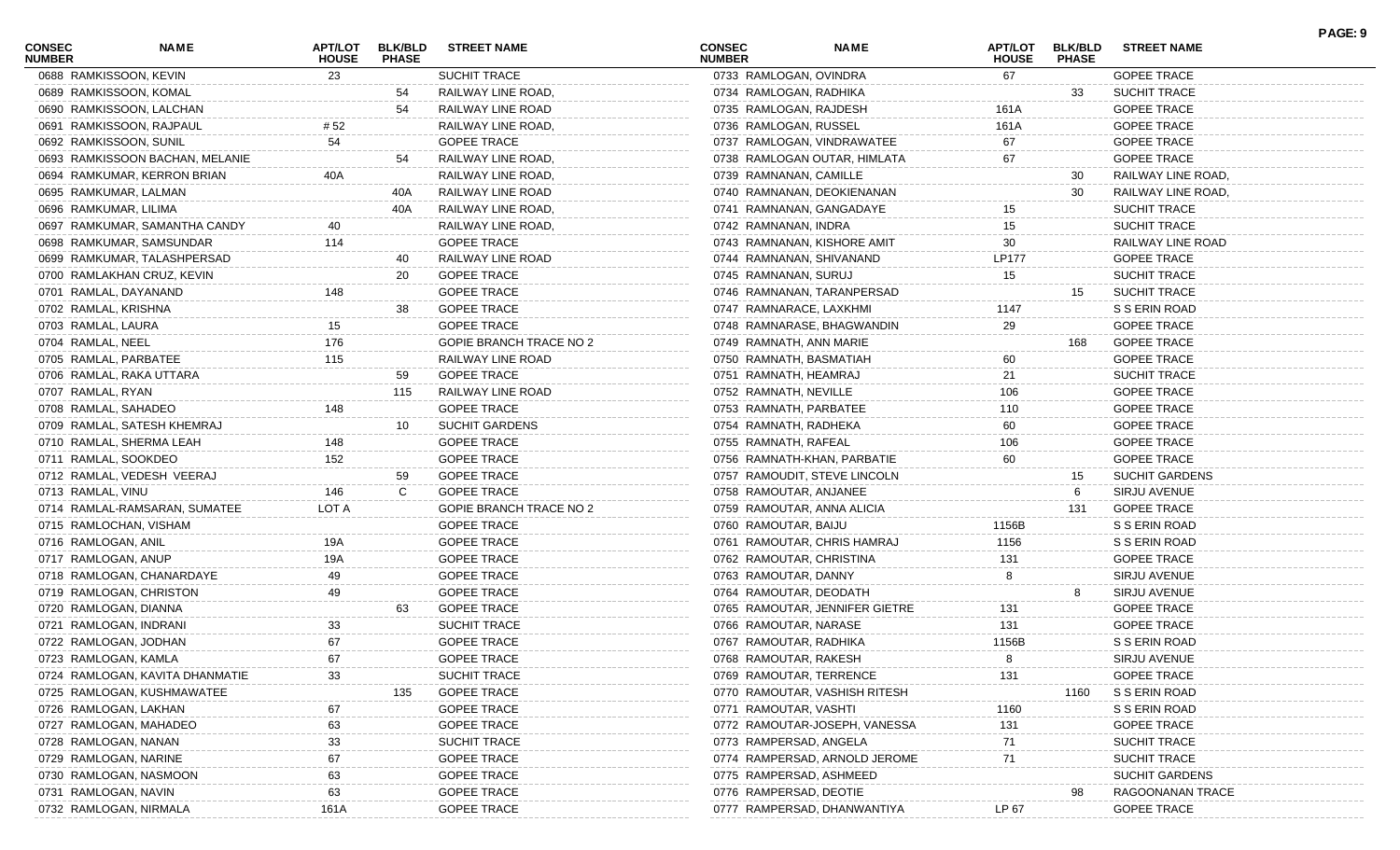| <b>CONSEC</b><br><b>NUMBER</b> | <b>NAME</b>                          | APT/LOT<br><b>HOUSE</b> | <b>BLK/BLD</b><br><b>PHASE</b> | <b>STREET NAME</b>    | <b>CONSEC</b><br><b>NUMBER</b> | <b>NAME</b>                      | APT/LOT<br><b>HOUSE</b> | <b>BLK/BLD</b><br><b>PHASE</b> | <b>STREET NAME</b>    | <b>PAGE: 10</b> |
|--------------------------------|--------------------------------------|-------------------------|--------------------------------|-----------------------|--------------------------------|----------------------------------|-------------------------|--------------------------------|-----------------------|-----------------|
| 0778 RAMPERSAD, GAYATRIE       |                                      | 77                      |                                | <b>SUCHIT TRACE</b>   |                                | 0823 RATTIRAM, DEVENDRA ANDRE    |                         |                                | <b>GOPEE TRACE</b>    |                 |
| 0779 RAMPERSAD, GHANSHAN       |                                      | 79                      |                                | SUCHIT TRACE          | 0824 RATTIRAM, INDIRA          |                                  |                         |                                | <b>GOPEE TRACE</b>    |                 |
| 0780 RAMPERSAD, INDAR          |                                      | 98                      |                                | RAGOONANAN TRACE      | 0825 RATTIRAM, MICHAEL         |                                  |                         |                                | <b>GOPEE TRACE</b>    |                 |
| 0781 RAMPERSAD, KRISHNA        |                                      |                         | 62                             | RAGOONANAN TRACE      | 0826 RATTIRAM, RAVINDRA        |                                  |                         |                                | <b>GOPEE TRACE</b>    |                 |
| 0782 RAMPERSAD, MOHANIYA       |                                      |                         |                                | <b>SUCHIT TRACE</b>   |                                | 0827 RATTIRAM, SURUJDAYE RUKMIN  |                         |                                | <b>GOPEE TRACE</b>    |                 |
| 0783 RAMPERSAD, NEISHA         |                                      | 19B                     |                                | <b>GOPEE TRACE</b>    | 0828 RICHARDS, IAN GEROD       |                                  |                         | 9                              | <b>SUCHIT TRACE</b>   |                 |
| 0784 RAMPERSAD, PADMA          |                                      | 64                      |                                | SUCHIT TRACE          |                                | 0829 RICHARDS, SACHA SHARDHA     |                         | 73                             | <b>SUCHIT TRACE</b>   |                 |
| 0785 RAMPERSAD, PRAMRAJ        |                                      | 98                      |                                | RAGOONANAN TRACE      | 0830 RICKIE, GAUPAUL           |                                  | 69                      |                                | <b>SUCHIT TRACE</b>   |                 |
| 0786 RAMPERSAD, RAKASH         |                                      |                         |                                | RAGOONANAN TRACE      | 0831 RICKIE, MITRA KEMRAJ      |                                  | 69                      |                                | <b>SUCHIT TRACE</b>   |                 |
| 0787 RAMPERSAD, RAMDAYE        |                                      |                         |                                | SUCHIT TRACE          | 0832 RICKIE, PETTY NANDINEE    |                                  | 69                      |                                | <b>SUCHIT TRACE</b>   |                 |
| 0788 RAMPERSAD, REENA          |                                      |                         | 42                             | RAILWAY LINE ROAD,    |                                | 0833 RICKIE, SUSAN TARAMATEE     | 69                      |                                | <b>SUCHIT TRACE</b>   |                 |
| 0789 RAMPERSAD, SHARON         |                                      | 19B                     |                                | <b>GOPEE TRACE</b>    | 0834 RICKRAJ, DUKHRAN          |                                  |                         | 116C                           | <b>SUCHIT TRACE</b>   |                 |
| 0790 RAMPERSAD, SHERRY-ANN     |                                      |                         | 42                             | RAILWAY LINE ROAD,    | 0835 RICKRAJ, KONDAN KONEIL    |                                  | 116C                    |                                | RAILWAY LINE ROAD     |                 |
| 0791 RAMPERSAD, VISHAM         |                                      |                         | 77                             | <b>SUCHIT TRACE</b>   | 0836 RICKRAJ, SUNIL            |                                  |                         | 116C                           | RAILWAY LINE ROAD     |                 |
|                                | 0792 RAMPERSAD SOOKOO, SHARON        | LOT98                   |                                | RAGOONANAN TRACE      | 0837 RICKRAJ-DHOON, GITA       |                                  | 116C                    |                                | <b>SUCHIT TRACE</b>   |                 |
| 0793 RAMROOP, ADESH ERROL      |                                      | 22                      |                                | <b>GOPEE TRACE</b>    |                                | 0838 ROOPAN, AARON NICHOLAS      |                         | 15                             | SAHADEO AVENUE        |                 |
| 0794 RAMROOP, HARIPERSAD       |                                      | LP52                    |                                | <b>GOPEE TRACE</b>    |                                | 0839 ROOPAN, BENJAMIN SATESH     | 15                      |                                | SAHADEO AVENUE        |                 |
| 0795 RAMROOP, NANCY            |                                      | 46                      |                                | RAILWAY LINE ROAD,    | 0840 ROOPAN, DEVANAND          |                                  | 121                     |                                | <b>GOPEE TRACE</b>    |                 |
| 0796 RAMROOP, PREM             |                                      | 23                      |                                | <b>SUCHIT GARDENS</b> | 0841 ROOPAN, RAYMOND           |                                  | 121                     |                                | <b>GOPEE TRACE</b>    |                 |
| 0797 RAMROOP, RAJKUMARIE       |                                      |                         | 22A                            | <b>GOPEE TRACE</b>    | 0842 ROOPAN, SHARON            |                                  | 15                      |                                | SAHADEO AVENUE        |                 |
|                                | 0798 RAMROOP PHAGOO-RAMLAL, MEERA    |                         | 59                             | <b>GOPEE TRACE</b>    | 0843 ROOPCHAN, KEVIN           |                                  | 73                      |                                | <b>SUCHIT TRACE</b>   |                 |
| 0799 RAMSAMOOJ, RENA           |                                      |                         |                                | RAGOONANAN TRACE      | 0844 ROOPCHAN, PRIMNATH        |                                  | 73                      |                                | <b>SUCHIT TRACE</b>   |                 |
| 0800 RAMSARAN, AKASH SHAUN     |                                      | 8C                      |                                | <b>GOPEE TRACE</b>    | 0845 ROOPCHAN, SUMINTRA        |                                  | 73                      |                                | <b>SUCHIT TRACE</b>   |                 |
| 0801 RAMSARAN, ANTHONY         |                                      | 8C                      |                                | <b>GOPEE TRACE</b>    |                                | 0846 ROOPCHAN VIALVA, VICTORIA   | 73                      |                                | <b>SUCHIT TRACE</b>   |                 |
| 0802 RAMSARAN, BHAGWANTIYA L   |                                      |                         | 17                             | <b>GOPEE TRACE</b>    | 0847 ROOPLAL, HARRY            |                                  |                         |                                | <b>GOPEE TRACE</b>    |                 |
|                                | 0803 RAMSARAN, BINDRA SURENDRANATH   |                         |                                | <b>GOPEE TRACE</b>    | 0848 ROOPLAL, HEMA             |                                  | 137                     | 100                            | RAILWAY LINE ROAD     |                 |
| 0804 RAMSARAN, MALA            |                                      | 8C                      |                                | <b>SUCHIT GARDENS</b> | 0849 ROOPLAL, KEITH            |                                  | 137                     |                                | <b>GOPEE TRACE</b>    |                 |
|                                |                                      | 11                      |                                |                       |                                |                                  |                         |                                |                       |                 |
| 0805 RAMSARAN, RIA             |                                      | 11                      |                                | <b>SUCHIT GARDENS</b> | 0850 ROOPLAL, PESHANI          |                                  |                         |                                | RAILWAY LINE ROAD     |                 |
| 0806 RAMSAROOP, KALOUTIE       |                                      |                         | 84                             | RAGOONANAN TRACE      | 0851 ROOPLAL, RADESH           |                                  |                         | 80                             | RAILWAY LINE ROAD     |                 |
| 0807 RAMSAROOP, SHIVOM MARK    |                                      |                         | 84                             | RAGOONANAN TRACE      | 0852 ROOPNARINE, DEONARINE     |                                  |                         | 73                             | <b>SUCHIT TRACE</b>   |                 |
| 0808 RAMSAROOP, SUDARSHAN      |                                      |                         | 84                             | RAGOONANAN TRACE      |                                | 0853 ROOPNARINE, KRISHENDATH     |                         | 17                             | <b>SUCHIT GARDENS</b> |                 |
|                                | 0809 RAMSAY, LAWRENCE ROBERT HENRY   |                         | 120                            | <b>GOPEE TRACE</b>    |                                | 0854 ROOPNARINE-MOHAMMED, SHARDA | 92                      |                                | <b>GOPEE TRACE</b>    |                 |
| 0810 RAMSAY, PAMELA            |                                      | 121                     |                                | <b>GOPEE TRACE</b>    | 0855 ROSS, KYLE KARDEEM        |                                  | 95                      |                                | <b>GOPEE TRACE</b>    |                 |
| 0811 RAMSINGH, DÉ SEAN ROSHAN  |                                      |                         |                                | RAGOONANAN TRACE      |                                | 0856 ROSS, SHAWN QUENTIN PERRY   | 95                      |                                | <b>GOPEE TRACE</b>    |                 |
| 0812 RAMSINGH, VINAYAK         |                                      | 44                      |                                | RAGOONANAN TRACE      | 0857 ROSS, TISHAWN ESSENCE     |                                  |                         | 95                             | <b>GOPEE TRACE</b>    |                 |
| 0813 RAMSOOK, AMRITA LAUREN    |                                      |                         | 80                             | RAILWAY LINE ROAD     | 0858 ROSS, WENDY               |                                  |                         | 95                             | <b>GOPEE TRACE</b>    |                 |
| 0814 RAMSOOK, SEETA            |                                      |                         |                                | RAILWAY LINE ROAD     | 0859 SAGAR, AKASH              |                                  | 47                      |                                | <b>GOPEE TRACE</b>    |                 |
| 0815 RAMSUBHAG, RAJPATIYA      |                                      |                         |                                | RAILWAY LINE ROAD     | 0860 SAGAR, AMARDAY            |                                  | 49                      |                                | <b>GOPEE TRACE</b>    |                 |
|                                | 0816 RAMSUBHAG ARJOON, ANNETTE       | 96                      |                                | RAILWAY LINE ROAD     | 0861 SAGAR, ANDY               |                                  | 42                      |                                | <b>GOPEE TRACE</b>    |                 |
| 0817 RAMSUBHAG-DODAL, RIA      |                                      |                         | 6-8                            | <b>GOPEE TRACE</b>    | 0862 SAGAR, BALRAJ             |                                  | LP10                    |                                | <b>SUCHIT TRACE</b>   |                 |
| 0818 RAMSUMAIR, CYNTRA         |                                      | APT 3                   |                                | RAMGOOLIE AVENUE      | 0863 SAGAR, KEN                |                                  | 42                      |                                | <b>GOPEE TRACE</b>    |                 |
|                                | 0819 RAMSUNDAR-BHOLA, NEELA OMAWATTI | 114                     |                                | <b>GOPEE TRACE</b>    | 0864 SAGAR, RUPNARINE          |                                  | 42                      |                                | <b>GOPEE TRACE</b>    |                 |
|                                | 0820 RASOOL-MOHAMED, SALLYSHA        |                         | 126                            | <b>GOPEE TRACE</b>    | 0865 SAGAR, SHAKUNTALA         |                                  | 47                      |                                | <b>GOPEE TRACE</b>    |                 |
|                                | 0821 RASOOL-SUNDAR, FAREEA CASSANDRA |                         | 49                             | <b>GOPEE TRACE</b>    | 0866 SAGAR, SHALINI            |                                  | 42                      |                                | <b>GOPEE TRACE</b>    |                 |
| 0822 RATTIRAM, CYNTHIA         |                                      |                         |                                | <b>GOPEE TRACE</b>    | 0867 SAGAR, UMAWATEE           |                                  |                         |                                | <b>GOPEE TRACE</b>    |                 |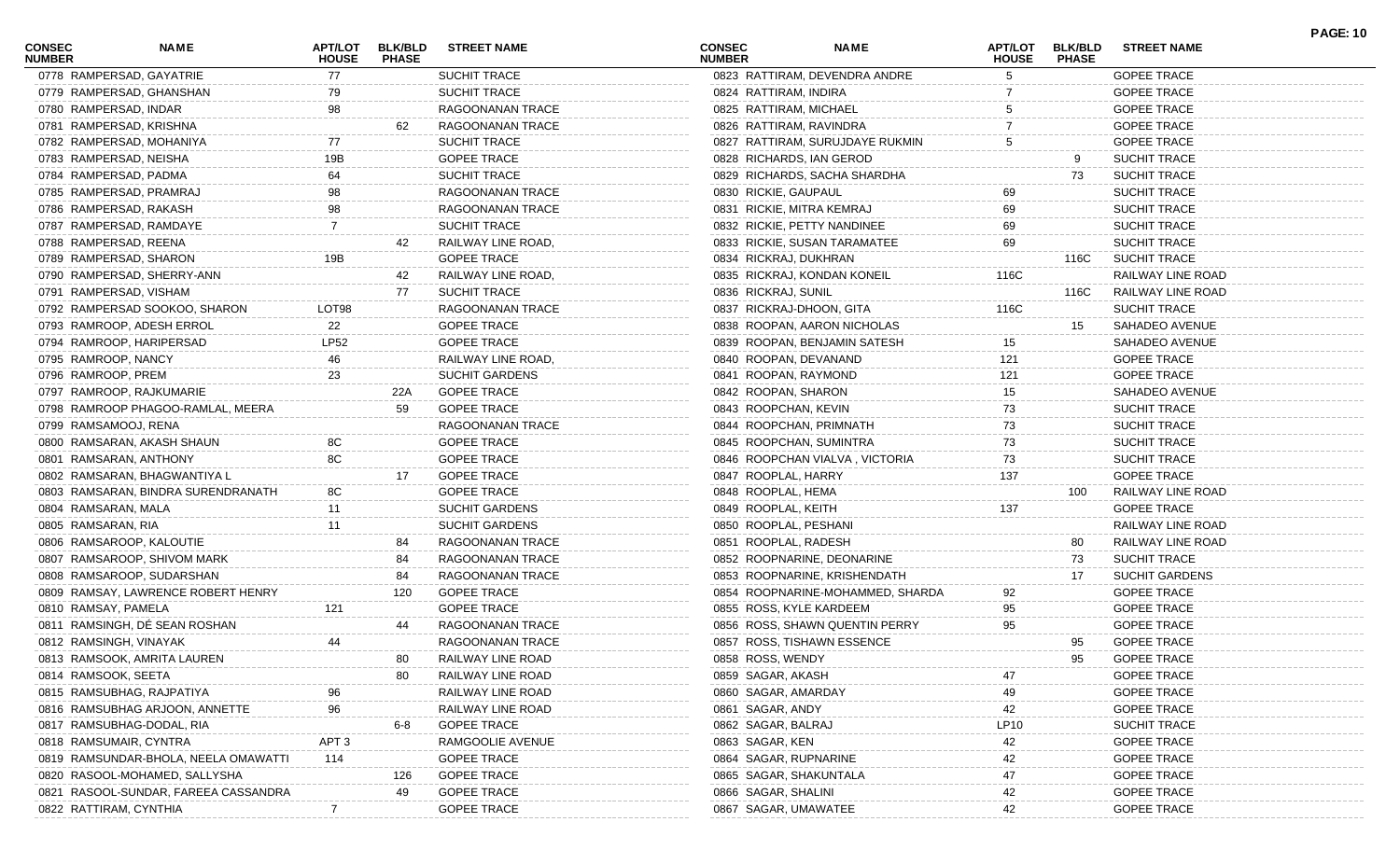| <b>CONSEC</b><br><b>NUMBER</b> | <b>NAME</b>                           | <b>APT/LOT</b><br><b>HOUSE</b> | <b>BLK/BLD</b><br><b>PHASE</b> | <b>STREET NAME</b>  | <b>CONSEC</b><br><b>NUMBER</b> |                         | <b>NAME</b>                         | <b>APT/LOT</b><br><b>HOUSE</b> | <b>BLK/BLD</b><br><b>PHASE</b> | <b>STREET NAME</b>      | <b>PAGE: 11</b> |
|--------------------------------|---------------------------------------|--------------------------------|--------------------------------|---------------------|--------------------------------|-------------------------|-------------------------------------|--------------------------------|--------------------------------|-------------------------|-----------------|
|                                | 0868 SAHADEO, PARBATEE                | 148                            |                                | <b>GOPEE TRACE</b>  |                                | 0913 SEECHARAN, WINSTON |                                     |                                | $\overline{1}$                 | GOPIE BRANCH TRACE NO 2 |                 |
|                                | 0869 SAHADEO SINGH, CARLENE LISA      |                                | 137                            | <b>GOPEE TRACE</b>  |                                |                         | 0914 SEECHARAN-MANGRA, DEVIKA       |                                | 36                             | <b>GOPEE TRACE</b>      |                 |
|                                | 0870 SAHADEO SINGH, DOLLY             | 17                             |                                | <b>SUCHIT TRACE</b> |                                | 0915 SEEGOBIN, OUSHA    |                                     | 174                            |                                | <b>GOPEE TRACE</b>      |                 |
|                                | 0871 SAHADEOSINGH, DEORAJ             | 17                             |                                | SUCHIT TRACE        |                                |                         | 0916 SEEMUNGAL, JAMIE SOPHIA        |                                | 49                             | <b>GOPEE TRACE</b>      |                 |
|                                | 0872 SAHADEOSINGH, MITRA              |                                | 137                            | <b>GOPEE TRACE</b>  |                                |                         | 0917 SEEMUNGAL, LAKSHMAN JOSHUA     |                                | 49                             | <b>GOPEE TRACE</b>      |                 |
|                                | 0873 SALICK-SAMPATH, RITA             | 19                             |                                | <b>SUCHIT TRACE</b> |                                |                         | 0918 SEENATH, ADRIAN RICHIE         | 12C                            |                                | <b>GOPEE TRACE</b>      |                 |
|                                | 0874 SAMAROO, BERNICE                 | 150                            |                                | <b>GOPEE TRACE</b>  |                                |                         | 0919 SEENATH, BISSOONDIAL           | 12C                            |                                | <b>GOPEE TRACE</b>      |                 |
|                                | 0875 SAMAROO, BISNATH                 |                                |                                | <b>GOPEE TRACE</b>  |                                | 0920 SEENATH, KALOUTEE  |                                     | 12C                            |                                | <b>GOPEE TRACE</b>      |                 |
| 0876 SAMAROO, CLYDE            |                                       | 150                            |                                | <b>GOPEE TRACE</b>  |                                | 0921 SEEPERSAD, BASDEO  |                                     |                                | 68                             | RAILWAY LINE ROAD       |                 |
|                                | 0877 SAMAROO, DAVID LEE MICHAEL YOUNG |                                | 107                            | <b>GOPEE TRACE</b>  |                                |                         | 0922 SEEPERSAD, BHAGWANDAI          | 25                             |                                | <b>SUCHIT TRACE</b>     |                 |
|                                | 0878 SAMAROO, DEONATH                 | 150                            |                                | <b>GOPEE TRACE</b>  |                                |                         | 0923 SEEPERSAD, BISSOONDIAL         | 25                             |                                | SUCHIT TRACE            |                 |
| 0879 SAMAROO, JOYCE            |                                       | 58                             |                                | RAGOONANAN TRACE    |                                |                         | 0924 SEEPERSAD, CHANDROUTI          | 20                             |                                | <b>SUCHIT GARDENS</b>   |                 |
| 0880 SAMAROO, KAVITA           |                                       | 107                            |                                | <b>GOPEE TRACE</b>  |                                | 0925 SEEPERSAD, DEERA   |                                     | 73                             |                                | RAILWAY LINE ROAD       |                 |
|                                | 0881 SAMAROO, KEERAN ARJUN            | 13                             |                                | SAHADEO AVENUE      |                                |                         | 0926 SEEPERSAD, DOOKHANEE           | 25                             |                                | SUCHIT TRACE            |                 |
| 0882 SAMAROO, KENNY            |                                       | 107                            |                                | <b>GOPEE TRACE</b>  |                                |                         | 0927 SEEPERSAD, DOOLARIE            | 100                            |                                | RAGOONANAN TRACE        |                 |
|                                | 0883 SAMAROO, LAURALEE STEPHANIE      | 107                            |                                | <b>GOPEE TRACE</b>  |                                | 0928 SEEPERSAD, FRANK   |                                     | 20                             |                                | <b>SUCHIT GARDENS</b>   |                 |
|                                | 0884 SAMAROO, NAVIN SHELDON           | 51                             |                                | <b>GOPEE TRACE</b>  |                                | 0929 SEEPERSAD, FRANKIE |                                     | 49                             |                                | <b>GOPEE TRACE</b>      |                 |
| 0885 SAMAROO, NIGEL            |                                       | 58                             |                                | RAGOONANAN TRACE    |                                | 0930 SEEPERSAD, INDIRA  |                                     | 57                             |                                | <b>GOPEE TRACE</b>      |                 |
|                                | 0886 SAMAROO, PATRICIA                | 151                            |                                | <b>GOPEE TRACE</b>  |                                |                         | 0931 SEEPERSAD, KERISSE MARIE       | 104                            |                                | RAGOONANAN TRACE        |                 |
|                                | 0887 SAMAROO, YOUNG HOY               | 107                            |                                | <b>GOPEE TRACE</b>  |                                |                         | 0932 SEEPERSAD, MAHADAYE            | 49                             |                                | <b>GOPEE TRACE</b>      |                 |
| 0888 SAMPATH, ANNA             |                                       | 45                             |                                | <b>SUCHIT TRACE</b> |                                | 0933 SEEPERSAD, PRAKASH |                                     | 104                            |                                | RAGOONANAN TRACE        |                 |
| 0889 SAMPATH, BABITA           |                                       | 42                             |                                | <b>GOPEE TRACE</b>  |                                | 0934 SEEPERSAD, SANDESH |                                     |                                |                                | RAGOONANAN TRACE        |                 |
|                                | 0890 SAMPATH, BHAGWANDAYE             |                                | 67                             | <b>GOPEE TRACE</b>  |                                | 0935 SEEPERSAD, SIMEON  |                                     | 49                             |                                | <b>GOPEE TRACE</b>      |                 |
| 0891 SAMPATH, DAVE             |                                       |                                |                                | <b>GOPEE TRACE</b>  |                                | 0936 SEEPERSAD, TREVOR  |                                     |                                |                                | <b>SUCHIT TRACE</b>     |                 |
|                                |                                       | 42A                            |                                |                     |                                |                         |                                     | 25                             |                                |                         |                 |
|                                | 0892 SAMPATH, GARY KRYSTIAN RYDER     |                                | 19                             | <b>SUCHIT TRACE</b> |                                | 0937 SEEPERSAD, TRICIA  |                                     | 25                             |                                | SUCHIT TRACE            |                 |
|                                | 0893 SAMPATH, JEREMY KEITH RANDI      | 19                             |                                | <b>SUCHIT TRACE</b> |                                | 0938 SEEPERSAD, VANESSA |                                     | 28                             |                                | <b>GOPEE TRACE</b>      |                 |
|                                | 0894 SAMPATH, MELISSA SACHA           | 48                             |                                | <b>GOPEE TRACE</b>  |                                | 0939 SEEPERSAD, VASHTIE |                                     | 104                            |                                | RAGOONANAN TRACE        |                 |
| 0895 SAMPATH, MONA             |                                       | 19                             |                                | <b>SUCHIT TRACE</b> |                                |                         | 0940 SEEPERSAD-SEEMUNGAL, SALLY ANN | 49                             |                                | <b>GOPEE TRACE</b>      |                 |
| 0896 SAMPATH, NEELA            |                                       |                                | 42A                            | <b>GOPEE TRACE</b>  |                                | 0941 SEERAJ, OKMANIE    |                                     |                                | 114                            | <b>GOPEE TRACE</b>      |                 |
|                                | 0897 SAMPATH, PURANDAYE               |                                |                                | <b>SUCHIT TRACE</b> |                                |                         | 0942 SEERATTAN, NIGEL JODY MICHAEL  | <b>LP59</b>                    |                                | RAGOONANAN TRACE        |                 |
| 0898 SAMPATH, RABILAL          |                                       |                                |                                | SUCHIT TRACE        |                                |                         | 0943 SEETAHAL-HARRIPERSAD, SHALINI  |                                | 78                             | RAGOONANAN TRACE        |                 |
|                                | 0899 SAMPATH, RAMDOOLARIE             |                                |                                | <b>GOPEE TRACE</b>  |                                | 0944 SEETARAM, RADHICA  |                                     |                                | 119                            | <b>GOPEE TRACE</b>      |                 |
|                                | 0900 SAMPATH, ROLAND DEODATH          | 48                             |                                | <b>GOPEE TRACE</b>  |                                | 0945 SIEUNARINE, FLORA  |                                     | 38                             |                                | <b>GOPEE TRACE</b>      |                 |
| 0901 SAMPATH, RONALD           |                                       | 48                             |                                | <b>GOPEE TRACE</b>  |                                |                         | 0946 SIEWSANKAR, GOVINDA            |                                | 163                            | <b>GOPEE TRACE</b>      |                 |
|                                | 0902 SAMPATH, RUFUS JAIMUNGAL         | 40                             |                                | <b>GOPEE TRACE</b>  |                                |                         | 0947 SIEWSANKAR, RAMNARINE          | 163                            |                                | <b>GOPEE TRACE</b>      |                 |
| 0903 SAMPATH, SANDRA           |                                       | 45                             |                                | SUCHIT TRACE        |                                | 0948 SINGH, ANIL        |                                     | 161                            |                                | <b>GOPEE TRACE</b>      |                 |
| 0904 SAMPATH, SHANTA           |                                       |                                | 31                             | <b>GOPEE TRACE</b>  |                                | 0949 SINGH, CHANDARBHAN |                                     | 161                            |                                | <b>GOPEE TRACE</b>      |                 |
| 0905 SAMPATH, SHARON           |                                       |                                |                                | SUCHIT TRACE        |                                | 0950 SINGH, DAVE        |                                     | 161                            |                                | <b>GOPEE TRACE</b>      |                 |
|                                | 0906 SANKAR-MAWALAL, GOOMATEE         | 110                            |                                | <b>GOPEE TRACE</b>  |                                |                         | 0951 SINGH, DHANNA BHAGWAN          | 161                            |                                | <b>GOPEE TRACE</b>      |                 |
|                                | 0907 SAROOP-SEECHARAN, MOHANNIE P     | 105                            |                                | RAILWAY LINE ROAD   |                                |                         | 0952 SINGH, ROXANNE RESHMA          | 161                            |                                | <b>GOPEE TRACE</b>      |                 |
|                                | 0908 SCHNEIDER BRIDGELAL, FERLECIA    |                                | 82                             | RAILWAY LINE ROAD   |                                |                         | 0953 SINGH, UDESH VAROON            |                                | 161                            | <b>GOPEE TRACE</b>      |                 |
| 0909 SEEBARAN, ROGER           |                                       | 39                             |                                | SUCHIT TRACE        |                                |                         | 0954 SINGH-RAMKISSOON, SUMATEE      |                                | 54                             | RAILWAY LINE ROAD       |                 |
|                                | 0910 SEEBARAN, SEAN RYAN              |                                | 39                             | <b>SUCHIT TRACE</b> |                                | 0955 SIRJU, ANAND       |                                     | 56                             |                                | <b>GOPEE TRACE</b>      |                 |
|                                | 0911 SEECHARAN, CHANARDAYE            | 36                             |                                | <b>GOPEE TRACE</b>  |                                | 0956 SIRJU, ANESA LISA  |                                     |                                | 4                              | SIRJU AVENUE            |                 |
|                                | 0912 SEECHARAN, NEEMAWATIE            | 29                             |                                | <b>GOPEE TRACE</b>  |                                | 0957 SIRJU, ANTHONY     |                                     |                                |                                | SIRJU AVENUE            |                 |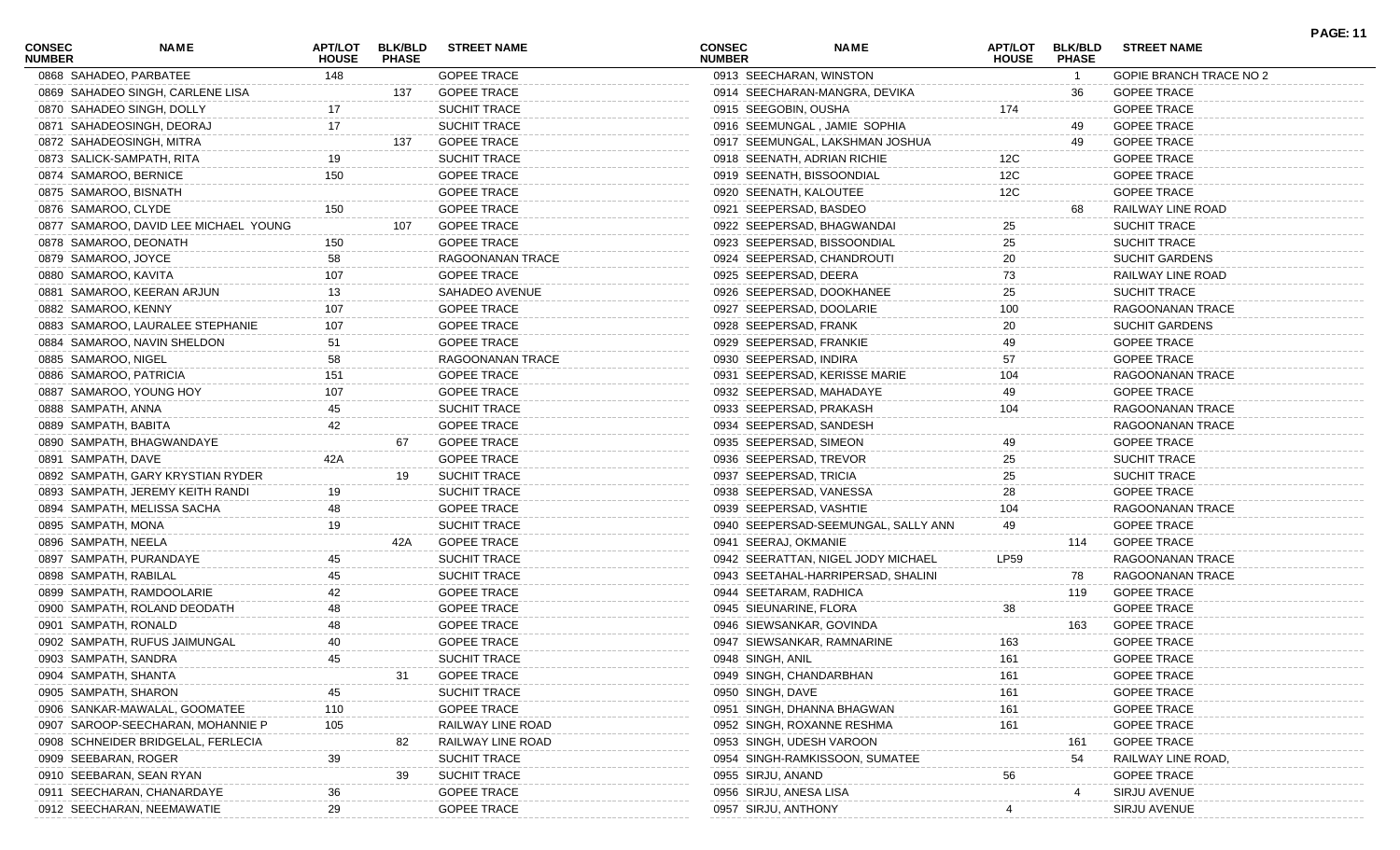| <b>CONSEC</b><br><b>NUMBER</b> | <b>NAME</b>                      | <b>APT/LOT</b><br><b>HOUSE</b> | <b>PHASE</b> | BLK/BLD STREET NAME   | <b>CONSEC</b><br><b>NUMBER</b> | NAME                                   | <b>APT/LOT</b><br><b>HOUSE</b> | <b>BLK/BLD</b><br><b>PHASE</b> | <b>STREET NAME</b>  |  |
|--------------------------------|----------------------------------|--------------------------------|--------------|-----------------------|--------------------------------|----------------------------------------|--------------------------------|--------------------------------|---------------------|--|
|                                | 0958 SIRJU, ARVINASH             | 83                             |              | <b>GOPEE TRACE</b>    | 1003 SOOKSAGAR, NAR            |                                        | 116                            |                                | <b>GOPEE TRACE</b>  |  |
|                                | 0959 SIRJU, COUSHMATIE           | 54                             |              | <b>GOPEE TRACE</b>    | 1004 SOOKSAGAR, NARINE         |                                        | 116                            |                                | <b>GOPEE TRACE</b>  |  |
|                                | 0960 SIRJU, DAYANAND             | 83                             |              | <b>GOPEE TRACE</b>    |                                | 1005 SOOKSAGAR, SAMANTHA RESHMA        |                                | 116                            | <b>GOPEE TRACE</b>  |  |
|                                | 0961 SIRJU, DHANASAR             |                                |              | SIRJU AVENUE          |                                | 1006 SOOKSAGAR, SUZANNE TARA           |                                | 116                            | <b>GOPEE TRACE</b>  |  |
|                                | 0962 SIRJU, JAIYANAN             | 54                             |              | <b>GOPEE TRACE</b>    | 1007 SOORJAN, LATCHNEE         |                                        | 39                             |                                | <b>GOPEE TRACE</b>  |  |
|                                | 0963 SIRJU, JASODIA              | 62                             |              | <b>GOPEE TRACE</b>    |                                | 1008 SOSA-SANEY, ANNA-KARINA EL        | $12 \overline{ }$              |                                | <b>GOPEE TRACE</b>  |  |
|                                | 0964 SIRJU, KERON CLYDE          | 42 B                           |              | <b>GOPEE TRACE</b>    | 1009 SUCHIT, GAITREE           |                                        | 1162                           |                                | S S ERIN ROAD       |  |
|                                | 0965 SIRJU, LENA                 | 19                             |              | SUCHIT TRACE          | 1010 SUGRIM, DOODNATH          |                                        | 114                            |                                | <b>GOPEE TRACE</b>  |  |
|                                | 0966 SIRJU, MATTIE               | 83                             |              | <b>GOPEE TRACE</b>    | 1011 SUGRIM, SHANTEE           |                                        | 45E                            |                                | RAGOONANAN TRACE    |  |
|                                | 0967 SIRJU, NICOLETTE SHARLENE   |                                | 15           | SAHADEO AVENUE        | 1012 SUKHANIE, DHANASAR        |                                        | 100                            |                                | RAILWAY LINE ROAD   |  |
|                                | 0968 SIRJU, RADICA               | 54                             |              | <b>GOPEE TRACE</b>    | 1013 SUNDAR, SELENA            |                                        |                                | 75                             | RAILWAY LINE ROAD   |  |
|                                | 0969 SIRJU, RAJKUMAR             | 54                             |              | <b>GOPEE TRACE</b>    | 1014 SUNDAR, TINA              |                                        | 75                             |                                | RAILWAY LINE ROAD   |  |
|                                | 0970 SIRJU, ROOPNARINE           | 54                             |              | <b>GOPEE TRACE</b>    | 1015 SUNDAR, VISHAM            |                                        | 49                             |                                | <b>GOPEE TRACE</b>  |  |
|                                | 0971 SIRJU, SEENANAN             | 56                             |              | <b>GOPEE TRACE</b>    | 1016 SURJAN, GOPAUL            |                                        |                                |                                | <b>GOPEE TRACE</b>  |  |
|                                | 0972 SIRJU, SESSI                | 56                             |              | <b>GOPEE TRACE</b>    | 1017 SURJAN, INDARJEET         |                                        | 39                             |                                | <b>GOPEE TRACE</b>  |  |
|                                | 0973 SIRJU, SHIVANAN             | 54                             |              | <b>GOPEE TRACE</b>    | 1018 SURJAN, RADHICA           |                                        | 39                             |                                | <b>GOPEE TRACE</b>  |  |
|                                | 0974 SIRJU, SONNYBOY             | 56                             |              | <b>GOPEE TRACE</b>    |                                | 1019 SUTHERLAND, JUDITH ELIZABETH A    |                                | 13                             | <b>SUCHIT TRACE</b> |  |
|                                | 0975 SIRJU-RAMADHEEN, GAYATRIE   | 64                             |              | <b>GOPEE TRACE</b>    |                                | 1020 THOMAS, ADRIAN HANSRAJ            | 19C                            |                                | <b>GOPEE TRACE</b>  |  |
|                                | 0976 SLACK, SHIVANI USHA         | 5                              |              | <b>GOPEE TRACE</b>    | 1021 THOMAS, BISSOONDIAL       |                                        | 19 C                           |                                | <b>GOPEE TRACE</b>  |  |
|                                | 0977 SMITH, TONY                 | 60                             |              | <b>GOPEE TRACE</b>    | 1022 THOMAS, VIDIA             |                                        | 19C                            |                                | <b>GOPEE TRACE</b>  |  |
|                                | 0978 SOHAN, BASSO                | 89                             |              | <b>GOPEE TRACE</b>    |                                | 1023 TIRBANEY, RACHELLE ANN            | 30                             |                                | RAGOONANAN TRACE    |  |
|                                | 0979 SOHUN, GULLY                | 58                             |              | <b>GOPEE TRACE</b>    |                                | 1024 TIRBANY, CHRISSY AMAWATTIE        |                                | 122                            | <b>GOPEE TRACE</b>  |  |
|                                | 0980 SOHUN, LAURINDA EMMELINE    | 58                             |              | <b>GOPEE TRACE</b>    | 1025 TIRBANY, DRUPATIE         |                                        | 122                            |                                | <b>GOPEE TRACE</b>  |  |
|                                | 0981 SOHUN, LAYNE ELSON          | 58                             |              | <b>GOPEE TRACE</b>    | 1026 TIRBANY, RAMDHAN          |                                        | 122                            |                                | <b>GOPEE TRACE</b>  |  |
|                                | 0982 SOHUN, LESTER EMERSON       | 58                             |              | <b>GOPEE TRACE</b>    | 1027 TOOLSIE, DEONARINE        |                                        |                                | 108                            | <b>GOPEE TRACE</b>  |  |
|                                | 0983 SOHUN, LETITIA              | 188                            |              | <b>GOPEE TRACE</b>    | 1028 TOOLSIE, KHEMRAJ          |                                        | 108                            |                                | <b>GOPEE TRACE</b>  |  |
|                                | 0984 SOHUN, LIONEL               | 58                             |              | <b>GOPEE TRACE</b>    | 1029 WARD, KRISTOPHER          |                                        |                                | 67                             | <b>GOPEE TRACE</b>  |  |
|                                | 0985 SONILAL, SURAGIE            | 89                             |              | RAILWAY LINE ROAD     |                                | 1030 WELLS, KERESE SEYCHELLE           |                                | $\overline{7}$                 | <b>GOPEE TRACE</b>  |  |
|                                | 0986 SONILAL-BOODOOSINGH, MERLYN | 20                             |              | <b>GOPEE TRACE</b>    |                                | 1031 WILLIAMS, MICHAEL NICHOLAS        |                                | 88                             | RAGOONANAN TRACE    |  |
|                                | 0987 SOOGRIM, ADRIANA DANESHREE  | 103                            |              | <b>GOPEE TRACE</b>    |                                | 1032 WILLIAMS-RAGBIR, TAMARA FRANCESCA |                                | 70                             | <b>GOPEE TRACE</b>  |  |
|                                | 0988 SOOGRIM, SAANT KUMAR        |                                | 21A          | SUCHIT GARDENS        | 1033 YACUB, DAVE AKBAR         |                                        | 37                             |                                | <b>GOPEE TRACE</b>  |  |
|                                | 0989 SOOGRIM, STEVEN JONATHAN    |                                | 21A          | <b>SUCHIT GARDENS</b> | 1034 YACUB, DHANMATEE          |                                        |                                |                                | <b>GOPEE TRACE</b>  |  |
|                                | 0990 SOOGRIM, SUNITA             | 21A                            |              | <b>SUCHIT GARDENS</b> | 1035 YACUB, RICARDO            |                                        |                                | 37                             | <b>GOPEE TRACE</b>  |  |
|                                | 0991 SOOKDEO, AMRITA ALICIA      |                                | 152          | <b>GOPEE TRACE</b>    | 1036 YACUB, RICHIE             |                                        |                                | 37                             | <b>GOPEE TRACE</b>  |  |
|                                | 0992 SOOKDEO, AVINASH TERRENCE   |                                | 152          | <b>GOPEE TRACE</b>    |                                |                                        |                                |                                |                     |  |
|                                | 0993 SOOKDEO, PHOOLO             | 152                            |              | <b>GOPEE TRACE</b>    |                                |                                        |                                |                                |                     |  |
|                                | 0994 SOOKDEO, PREMCHAND          | 152                            |              | <b>GOPEE TRACE</b>    |                                |                                        |                                |                                |                     |  |
|                                | 0995 SOOKNANAN, CARMIN ANUPIYA   | 21                             |              | <b>SUCHIT GARDENS</b> |                                |                                        |                                |                                |                     |  |
|                                | 0996 SOOKNANAN, CHANRAWTIE       | 21                             |              | <b>SUCHIT GARDENS</b> |                                |                                        |                                |                                |                     |  |
|                                | 0997 SOOKNANAN, LOCHAN JOEY      |                                |              | <b>SUCHIT GARDENS</b> |                                |                                        |                                |                                |                     |  |
|                                | 0998 SOOKNANAN, SUNIL            | 80                             |              | <b>GOPEE TRACE</b>    |                                |                                        |                                |                                |                     |  |
|                                | 0999 SOOKNANAN-RAMRATTAN, DEVECA | 17                             |              | <b>SUCHIT GARDENS</b> |                                |                                        |                                |                                |                     |  |
|                                | 1000 SOOKRALLI, DALE SHARAD      | 28                             |              | RAGOONANAN TRACE EXT  |                                |                                        |                                |                                |                     |  |
|                                | 1001 SOOKSAGAR, KEVIN KIMRAJ     |                                | 116          | <b>GOPEE TRACE</b>    |                                |                                        |                                |                                |                     |  |
|                                | 1002 SOOKSAGAR, KHEMAWATI        | 123B                           |              | <b>GOPEE TRACE</b>    |                                |                                        |                                |                                |                     |  |

**PAGE: 12**